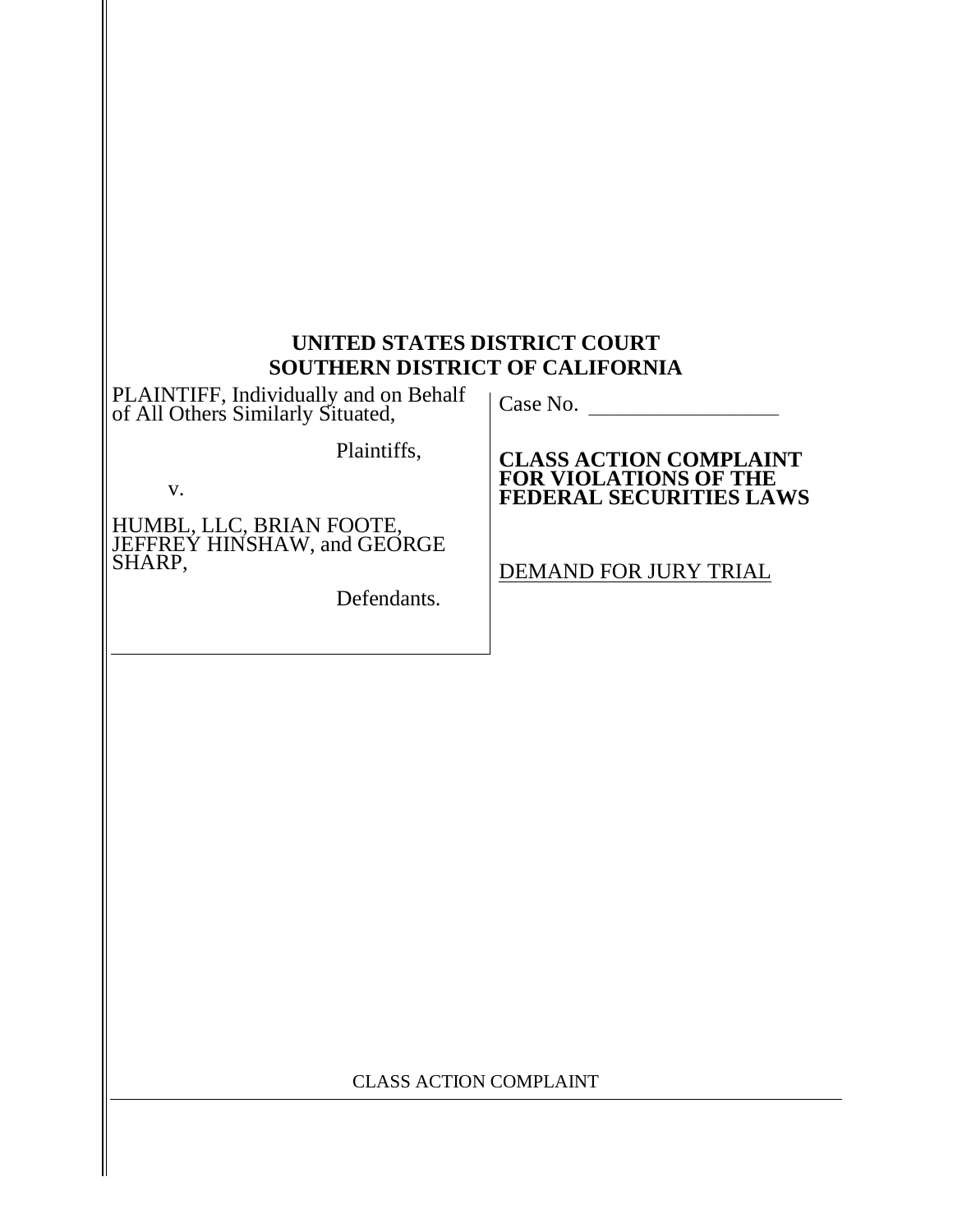Plaintiff, individually and on behalf of all others similarly situated, bring this Class Action Complaint ("Complaint") against HUMBL LLC ("HUMBL" or the "Company"), its Chief Executive Officer, Brian Foote, its Chief Financial Officer, Jeffrey Hinshaw, and its Capital Markets Advisor, George Sharp (together with HUMBL, the "Defendants"). The following allegations are based upon personal knowledge as to Plaintiffs' own acts, upon investigation by Plaintiffs' counsel, and upon information and belief where facts are solely in possession of Defendants.

#### **NATURE OF THE CASE**

1. This is a federal securities class action on behalf of a class consisting of all persons and entities other than Defendants that purchased or otherwise acquired HUMBL common stock and/or the unregistered HUMBL ETX securities between November 21, 2020 and the filing of this action, both dates inclusive (the "Class Period"), seeking to recover damages caused by Defendants' violations of the federal securities laws and to pursue remedies under Sections 10(b) and 20(a) of the Securities Exchange Act of 1934 (the "Exchange Act") and Rule 10b-5 promulgated thereunder, and Sections 5 and 12(a)(1) of the Securities Act of 1933 against the Company and certain of its top officials.

2. Throughout the Class Period, Defendants made materially false and misleading statements regarding the Company's business and operations. Specifically, Defendants made false and/or misleading statements and/or failed to disclose (1) that the HUMBL Pay App did not have even the basic functionality that it promised investors; and (2) that several of its hyped international business partnerships had a very low chance of contributing material revenues to the Company's bottom line. As a result, the Company's public statements were materially false and misleading at all relevant times.

3. Defendants also sold a series of highly speculative unregistered securities called BLOCK Exchange Traded Index ("ETXs") products. These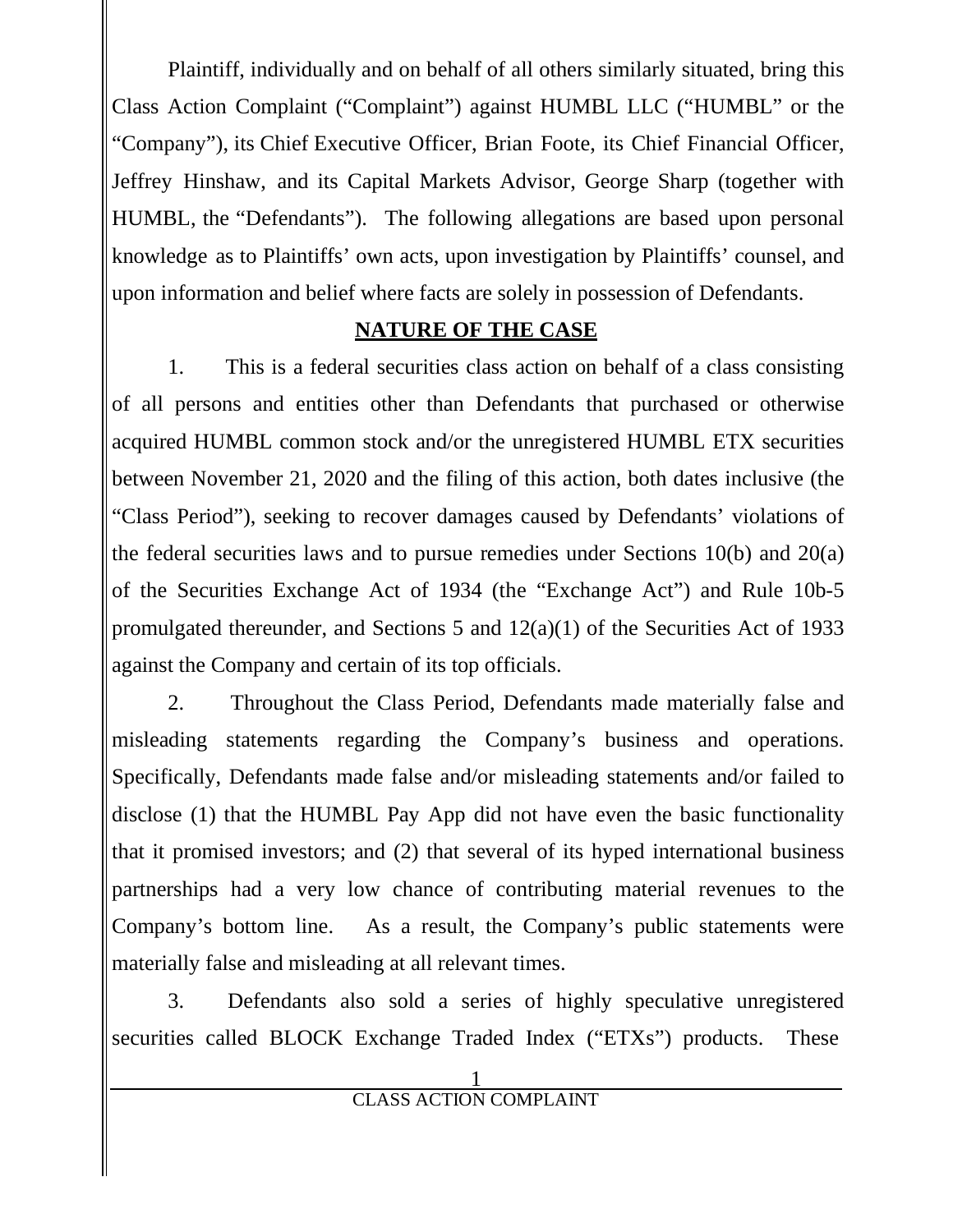products purported to "simplify digital asset investing" for customers seeking exposure to cryptocurrency investments. Instead, they were unregistered securities that were collateralized by a variety of highly speculative and risky digital assets.

4. As a result of Defendants' wrongful acts and omissions, and the precipitous decline in the market value of the Company's securities, Plaintiffs and other Class members have suffered significant losses and damages.

#### **JURISDICTION AND VENUE**

5. The claims asserted herein arise under and pursuant to Sections 10(b) and  $20(a)$  of the Exchange Act (15 U.S.C. §§78 $i(b)$  and 78 $t(a)$ ) and Rule 10b-5 promulgated thereunder by the SEC (17 C.F.R. §240.10b-5).

6. This Court has jurisdiction over the subject matter of this action pursuant to 28 U.S.C. §1331 and Section 27 of the Exchange Act.

7. Venue is proper in this Judicial District pursuant to Section 27 of the Exchange Act (15 U.S.C. §78aa) and 28 U.S.C. §1391(b). HUMBL is headquartered in this Judicial District, Defendants conduct business in this Judicial District, and a significant portion of Defendants' activities took place within this Judicial District.

8. In connection with the acts alleged in this complaint, Defendants, directly or indirectly, used the means and instrumentalities of interstate commerce, including, but not limited to, the mails, interstate telephone communications, and the facilities of the national securities markets.

## **PARTIES**

# *Plaintiffs*

9. Plaintiffs, as set forth in the attached Certifications, acquired HUMBL securities, including HUMBL common stock and ETX products, at artificially inflated prices during the Class Period and were damaged upon the revelation of the alleged corrective disclosures.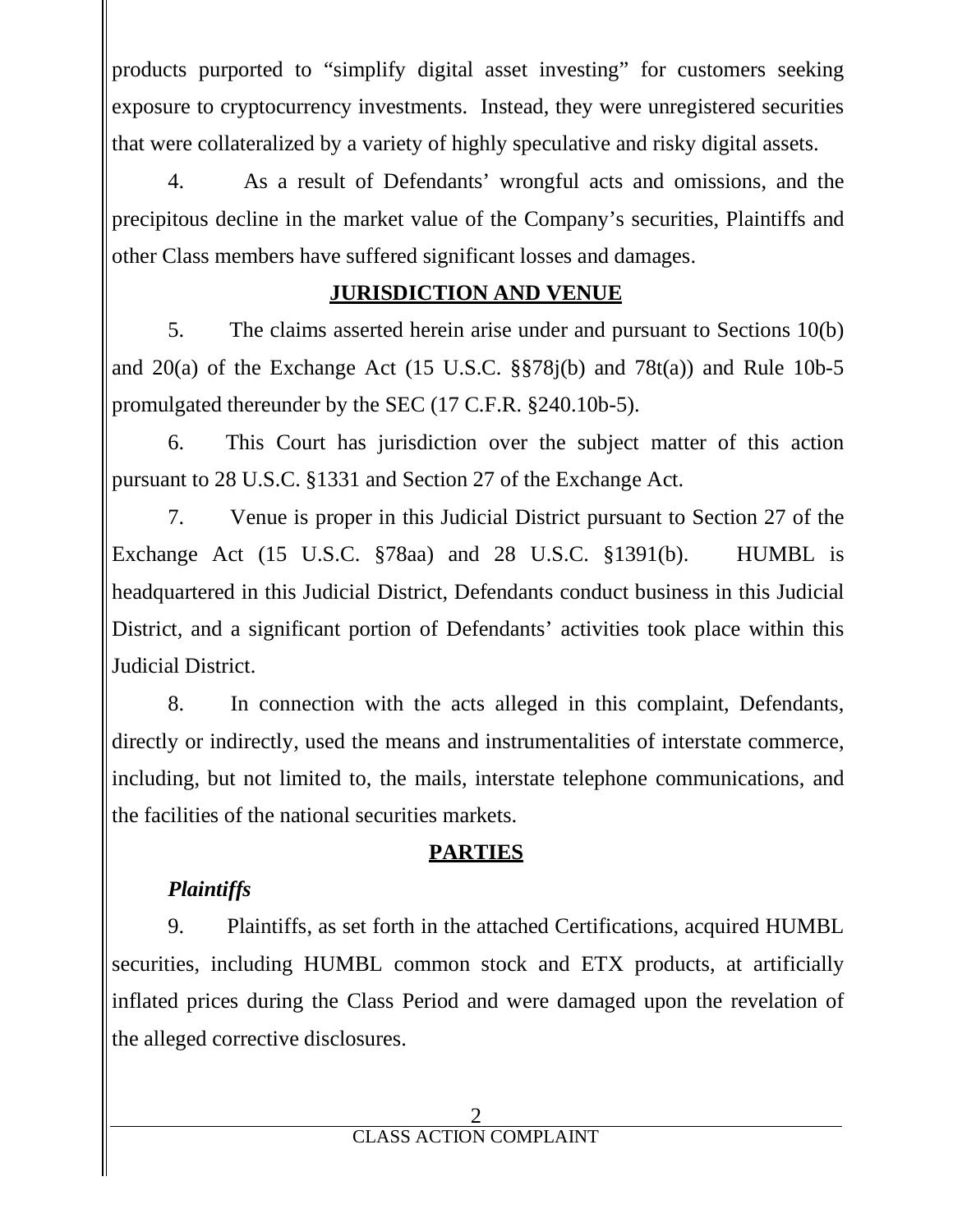10. Plaintiff Matt Pasquinelli is a resident and citizen of Pennsylvania, living in Canonsburg, Pennsylvania. Plaintiff Pasquinelli purchased HUMBL common stock as well as unregistered BLOCK ETX securities and suffered investment losses as a result of Defendants' conduct.

11. Plaintiff Bryan Paysen is a resident and citizen of Texas, living in Round Rock, Texas. Plaintiff Paysen purchased HUMBL common stock and suffered investment losses as a result of Defendants' conduct.

## *Defendants*

12. Defendant HUMBL LLC is a Delaware corporation with its principal executive offices located at 600 B Street, Suite 300, San Diego, CA 92101. The Company's common stock trades in OTC under the ticker symbol "HMBL." The company's unregistered securities, the BLOCK Exchange Traded Index products, are known as "BLOCK ETXs."

13. Defendant Bryan Foote ("Foote") is a resident and citizen of California, living in San Diego, California. Foote has served as HUMBL's CEO at all relevant times.

14. Defendant Jeffrey Hinshaw ("Hinshaw") is a resident and citizen of California, living in San Diego, California. Hinshaw has served as HUMBL's Chief Financial Officer at all relevant times.

15. Defendant George Sharp ("Sharp") is a resident and citizen of Arizona, living in Scottsdale, Arizona. Sharp previously served as an advisor to HUMBL and currently serves as Capital Markets Advisor.

16. Defendants Foote, Hinshaw, and Sharp are sometimes referred to herein as "Individual Defendants."

17. The Individual Defendants possessed the power and authority to control the contents of HUMBL's SEC filings, press releases, and other market communications. The Individual Defendants were provided with copies of HUMBL's SEC filings and press releases alleged herein to be misleading prior to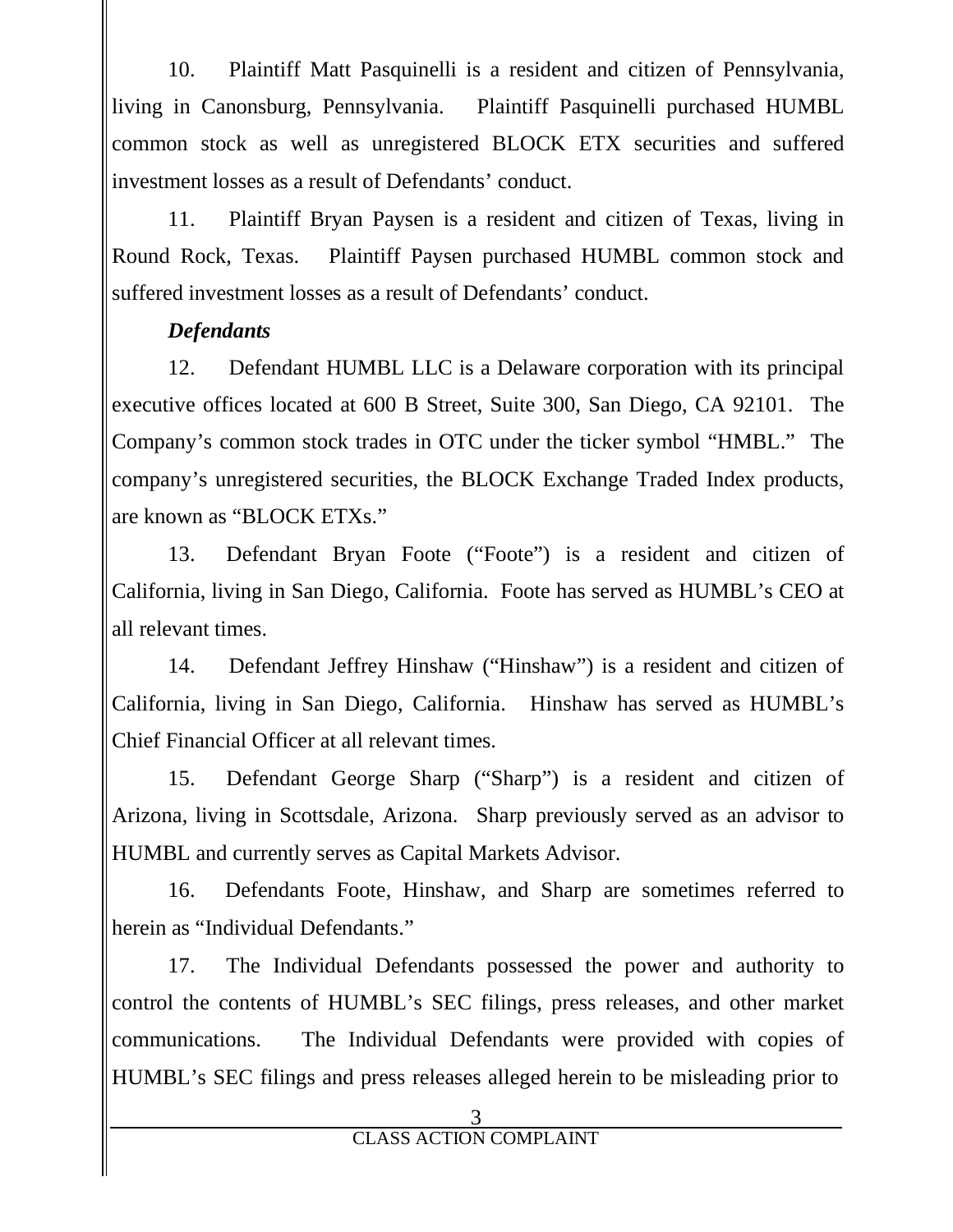or shortly after their issuance and had the ability and opportunity to prevent their issuance or to cause them to be corrected. Because of their positions with HUMBL, and their access to material information available to them but not to the public, the Individual Defendants knew that the adverse facts specified herein had not been disclosed to and were being concealed from the public, and that the positive representations being made were then materially false and misleading. The Individual Defendants are liable for the false statements and omissions pleaded herein.

#### **FACTUAL ALLEGATIONS**

#### **The Company Background**

1

18. HUMBL is a mobile financial services company based in San Diego, California. HUMBL states that its mission is to help companies and businesses rapidly migrate to the digital economy. The Company describes itself as a "Web 3, digital commerce platform" that offers the following "three interconnected product verticals": (1) HUMBL Pay ("A mobile app that allows peers, consumers and merchants to connect in the digital economy."); (2) HUMBL Marketplace ("A mobile marketplace that allows consumers and merchants to connect more seamlessly in the digital economy."); and (3) HUMBL Financial ("Financial products and services, targeted for simplified investing on the blockchain.").<sup>1</sup>

19. In its go-public presentation, HUMBL compared HUMBL's role in the development of Web 3 to the role of Apple and Amazon in the development of computing and the internet.

20. After issuing several press releases setting forth a roadmap for its future, HUMBL went public in late 2020 when it engaged in an opaque reverse merger transaction whereby it merged with a dormant flooring products business.

https://www.sec.gov/Archives/edgar/data/0001119190/00014931522103003 1/forms-1.htm (last visited May 18, 2022).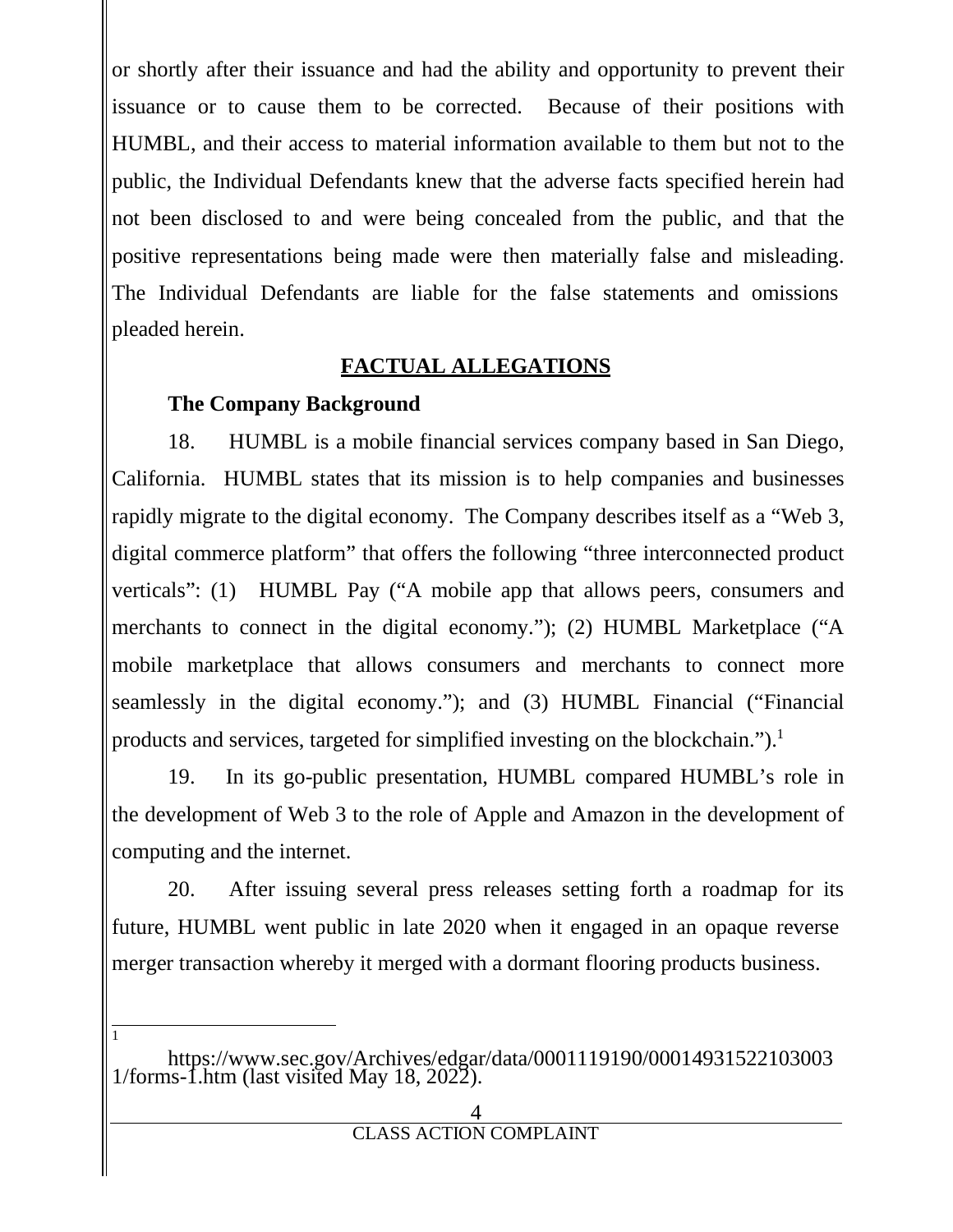21. In the following weeks and months, the Company's market capitalization peaked at approximately \$50 billion on a fully diluted basis on the back of extreme hype generated by Defendants' bullish statements regarding HUMBL's business prospects.

# **Defendants Make Materially False Statements**

22. Leading up to HUMBL going public, the Company issued a series of press releases touting the Company's global reach and ability to disrupt traditional industries like payments and banking.

23. For example, on March 20, 2020, HUMBL issued a press release entitled "HUMBL Partners With Digital India Payments (DIPL) To Enter India Market." In that press release, the Company announced a deal with Digital India Payments, a company that processes payments for 30,000 merchants in India, Nepal, Bangladesh, Maldives, Myanmar, and Sri Lanka. In announcing the deal, Defendant Foote was quoted as saying "We look forward to putting HUMBL technologies to work for 1.4 billion India customers" and HUMBL noted that it would offer "walk-in services to customers, such as cash pickup, foreign exchange, fair lending, bill payments, pre-paid cards, store credits, travel bookings, internet and cell phone minutes from local merchant ('agent') locations."

24. On April 3, 2020, HUMBL issued a press release entitled "HUMBL and One Kiosk Team Up On Africa Home Delivery Network" in which the Company announced a deal with Nigerian-based One Kiosk, a company that brings together merchants and online delivery services. One Kiosk's CEO stated at the time that his company had seen a boom in online ordering due to the COVID-19 pandemic and he believed an ability to pair the company's service with HUMBL's financial services would be a "powerful economic driver." Defendant Foote stated that HUMBL would use its platform to help local small businesses compete with larger companies, noting that "HUMBL helps them get in the game against big box competitors."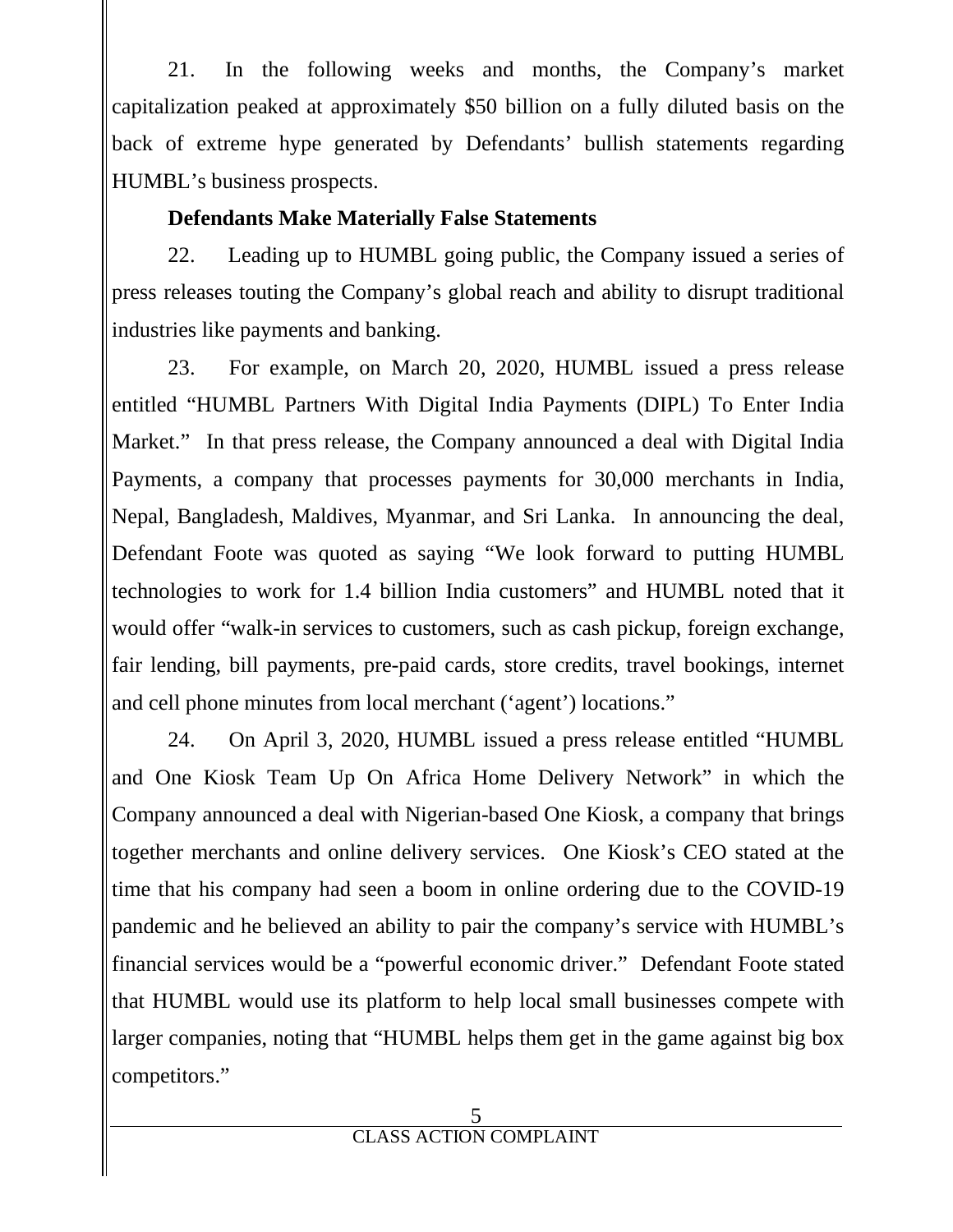25. On November 12, 2020, HUMBL announced a reverse merger with Tesoro Enterprises, Inc., which allowed it to become a publicly traded company. In an all-stock transaction, the members of HUMBL received preferred shares of Tesoro in exchange for their HUMBL holdings. In announcing the merger, a press release stated:

HUMBL has designed a mobile wallet (HUMBL) and merchant software (HUMBL Hub), that help primarily cash economies migrate to digital money services across key vertical markets, such as: government, banking, wireless carriers and merchant services. HUMBL's global money platform will deliver up to 50% estimated savings on transactions such as: sending, receiving, lending, borrowing, investing money and paying bills.

26. The November 12, 2020, press release announcing the reverse merger omitted material facts from investors. For example, the press release only stated that Defendant Foote had acquired "the control block of voting shares" as well as "a significant number of common shares."

27. The day after the merger announcement, the Company issued a press release stating that Defendant Foote had "retired" 551 million shares without consideration, significantly lowering the overall share count.

28. Shortly thereafter on November 17, 2020, HUMBL issued another press release announcing that Defendant Foote would "lock up" an additional 318 million common shares. The press release stated:

Tesoro Enterprises, Inc. (OTC Pink: TSNP) ("Tesoro") announced today that the company's CEO and President, Brian Foote, has agreed to convert over 318 million shares recently purchased by him out of the retail market to a new class of Preferred shares.

The conversion will be transacted following the imminent completion of the merger between Tesoro and HUMBL LLC, which will coincide with the redomiciling of the corporation to Delaware.

Upon completion of the conversion, Tesoro's issued and outstanding number of common shares will have been reduced by over 860 million shares since Mr. Foote became President of Tesoro.

The company does not anticipate that the number of common shares outstanding will increase during the remainder of 2020 and throughout 2021.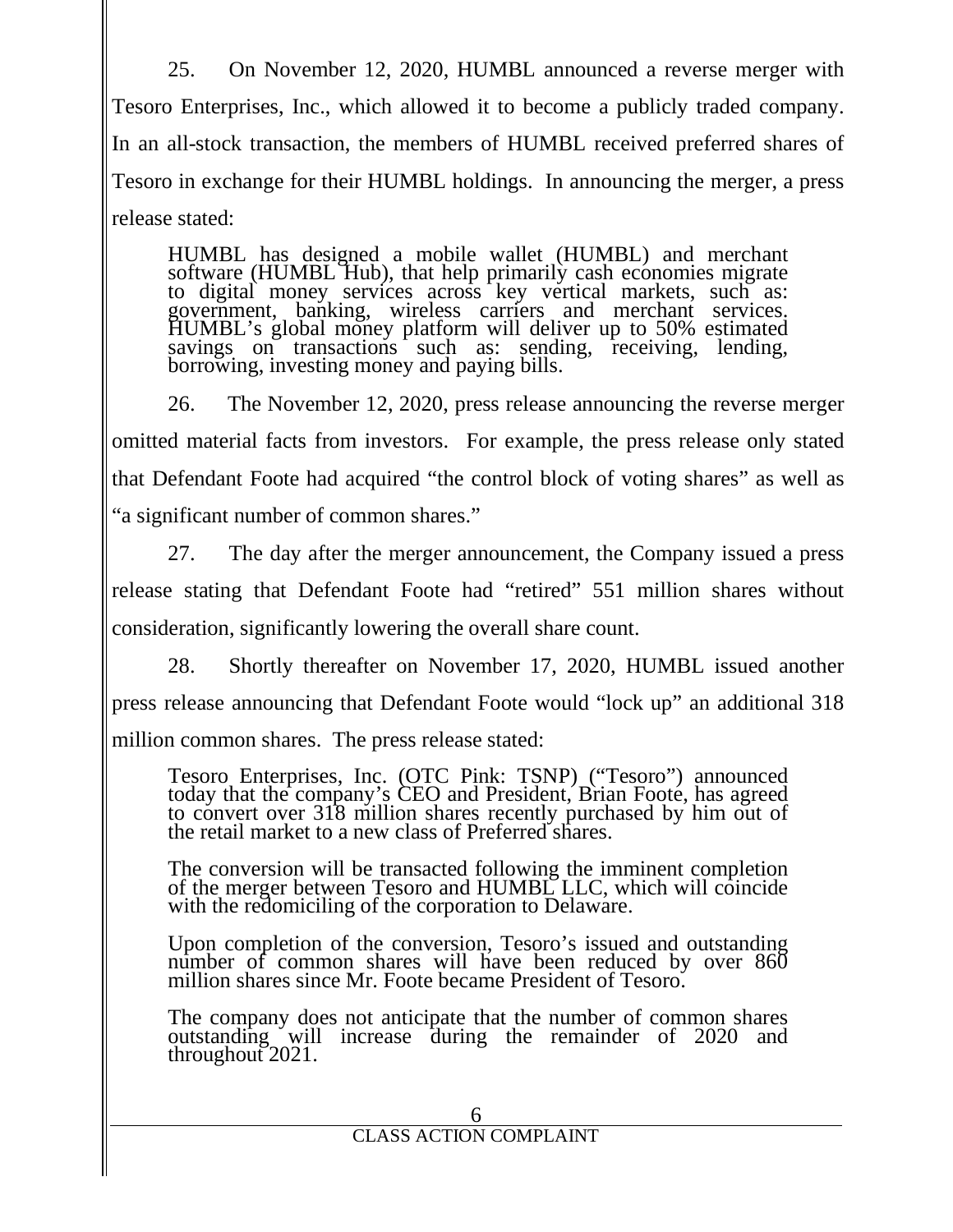29. On November 24, 2020, HUMBL issued a press release entitled "HUMBL Partners with Cyberbeat to Expand into Asia Pacific and Pan-India Vertical Markets" which announced that the Singapore-based company, Cyberbeat, was making a strategic investment into HUMBL. The release brags that Cyberbeat is "a leading digital payments and financial technologies company led by veteran digital payment industry executives of the Asia Pacific region" and that Cyberbeat "gains the non-exclusive rights to sell, distribute and deploy HUMBL and HUMBL Hubs technologies into key verticals in the Asia Pacific in calendar year 2021 and beyond." HUMBL noted that the Company viewed the deal as an "opportunity to establish this global relationship with a proven winner in the Asia Pacific region[.]"

30. On December 1, 2020, HUMBL issued a press release entitled "HUMBL Mobile App and HUMBL Hub Merchant Solutions Deliver Successful Pilot Transactions Between United States and Mexico." In this release, HUMBL announced a purportedly successful pilot project with merchants in Mexico and quoted a tour operator named Fernando Cuevas who noted that HUMBL "makes life easier for me, my business and my customers here in Mexico" and that HUMBL's digital payments "enables my customers to spend more time enjoying their trips, and less time seeking out ATM's and cash payment options everywhere we go."

31. The reverse merger closed on December 3, 2020. The reverse merger was shepherded by OTC investor Defendant George Sharp, who described himself during HUMBL's debut webcast as "an advocate for shareholder rights and honesty in the OTC."

32. In the December 9, 2020, conference call with investors, a shareholder inquired what had been built on the Pay App. Defendant Foote falsely stated that "Right now, in the barn, we have – send money, request money, exchange money, stable coins."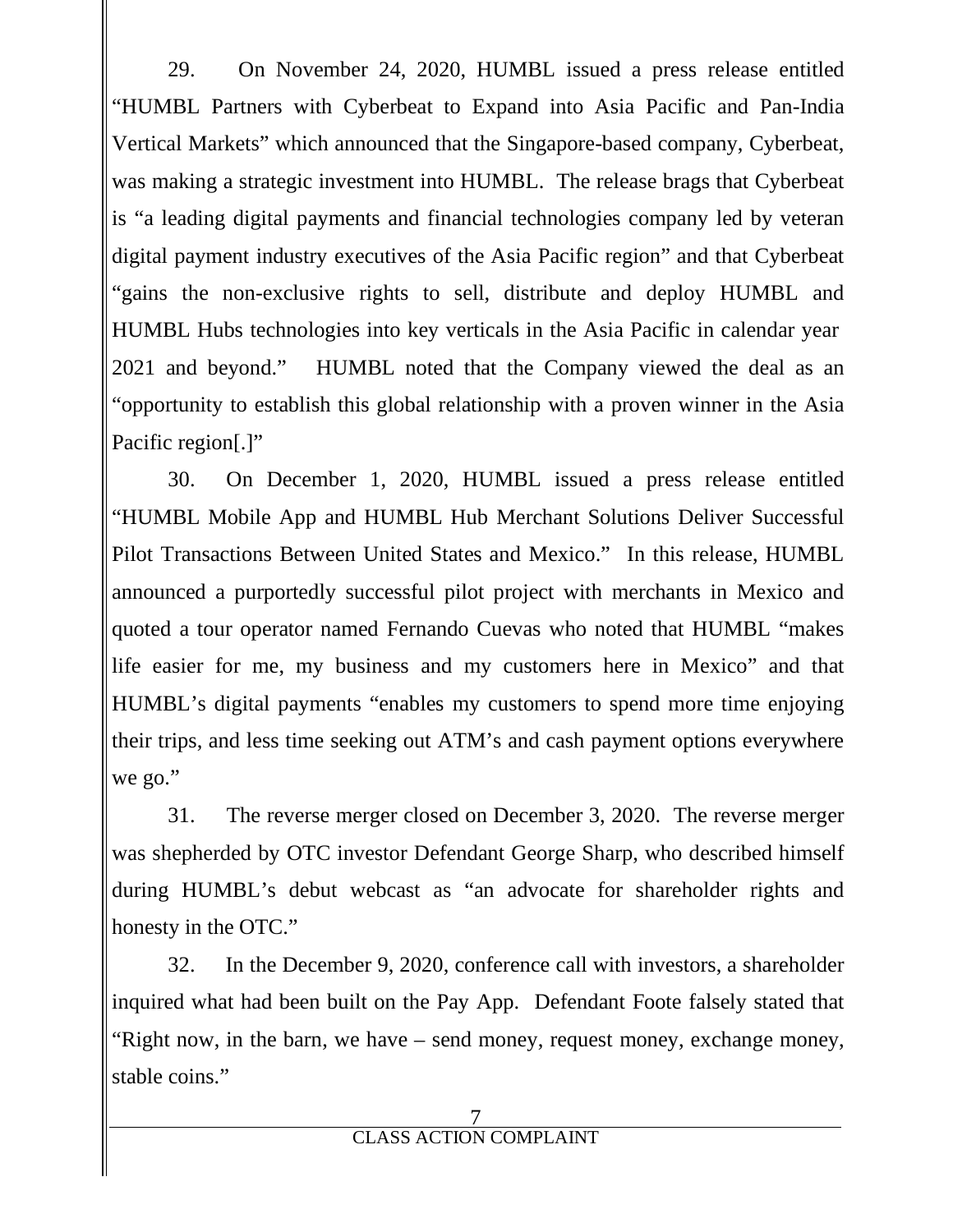33. Also on the December 9, 2020 conference call, Defendant Foote explained that one reason that HUMBL is based in San Diego is the proximity to the Mexican market, stating that "Part of the reason our business was born here is the majority of merchants in Mexico are in cash still, like physical paper bills and coins." Foote falsely stated that the Company was surprised by the strong demand for the app in Mexico, noting that "I challenged our Mexico sales team. I said 'OK. Go sign up 100 merchants in a week.' They came back with 300 merchants in three days."

34. On December 9, 2020, HUMBL posted a video to its website called "A Borderless Day in Baja" which featured a group of visitors touring Mexico with tour guide Cuevas, using HUMBL to pay merchants and transfer money to each other.

35. On January 22, 2021, in a letter to shareholders, Defendant Foote told investors that the Company had secured "our first of multiple option payments on the distribution rights deal in Oceania region" with "plans to enter the region with this group." It was later announced that an Australian entity called Tuigamala Group Pty Ltd. ("TGP") had paid \$600,000 in December for an option to purchase territory rights, with plans to invest an aggregate \$15 million. The \$600,000 payment also granted TGP 12.5 million warrants at \$1 each.

36. In response to the Company's international partnership announcements, the stock price soared, reaching its peak price of \$6.84 on February 8, 2021.

37. On February 25, 2021, HUMBL took advantage of the inflated stock price to announce that FINRA processed recent corporate actions, including the name change from Tesoro to HUMBL, and that the Company executed a one for four reverse split of its common stock and made other changes to its share structure. HUMBL's COO and Corporate Secretary, Jeffrey Hinshaw, stated:

The company's Board of Directors concluded that it was important to quell the volatility in the share price. Prospective investors and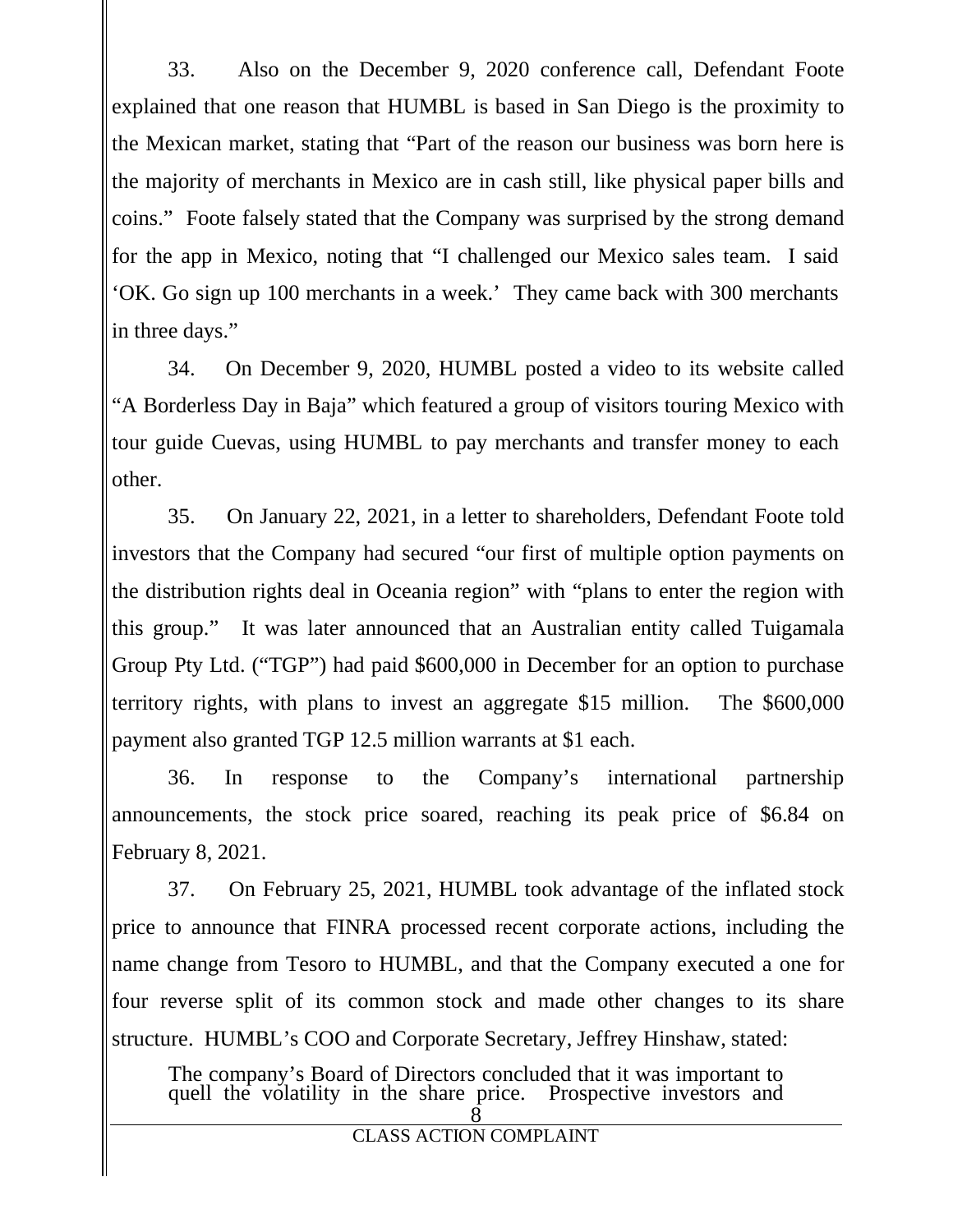current shareholders were concerned that it was difficult to pinpoint the true value of the common shares. Furthermore, this will force any outstanding short positions to cover their position. The board was also sympathetic to the need not to wipe out the holdings of the shareholders, and therefore determined that this small reverse split would satisfy both requirements.

38. Thereafter Defendant Sharp attempted to downplay the concern shareholders expressed about the corporate action and assuage those who were concerned about potential dilution, stating: "If you're worried about dilution, don't be." Sharp also told investors that he was doing them a favor by being opaque about the Company's actions, such as the surprise reverse stock split, stating, "I have made the conscious decision that we were not going to tell you . . ."

39. The price of HUMBL stock declined following the announcement of the reverse split, but the downplaying of the potential dilution by the Company and Defendant Sharp, coupled with a continued string of announcements about HUMBL's international partnerships and growth prospects, kept the stock price artificially inflated.

40. For example, on March 16, 2021, HUMBL issued a press release entitled "HUMBL, Inc. Announces Aurea Group Ventures Investment and Partnership for Exclusive Chile Country Rights" which announced an international deal with a Chilean entity named the Aurea Group. The release noted that the partners are "already underway on HUMBL Latin America business development discussions in key verticals such as: banking, merchant and financial services, real estate, hospitality, tourism, sports, festivals, entertainment and ticketing services in the region."

41. On April 1, 2021, HUMBL issued a press release entitled "HUMBL Announces Launch of BLOCK Exchange Traded Index (ETX) Products in the United States." This release stated:

HUMBL, Inc. (OTCMARKETS: HMBL) announced today the planned availability of its BLOCK Exchange Traded Index (ETXs) products to United States customers beginning on April 2, 2021.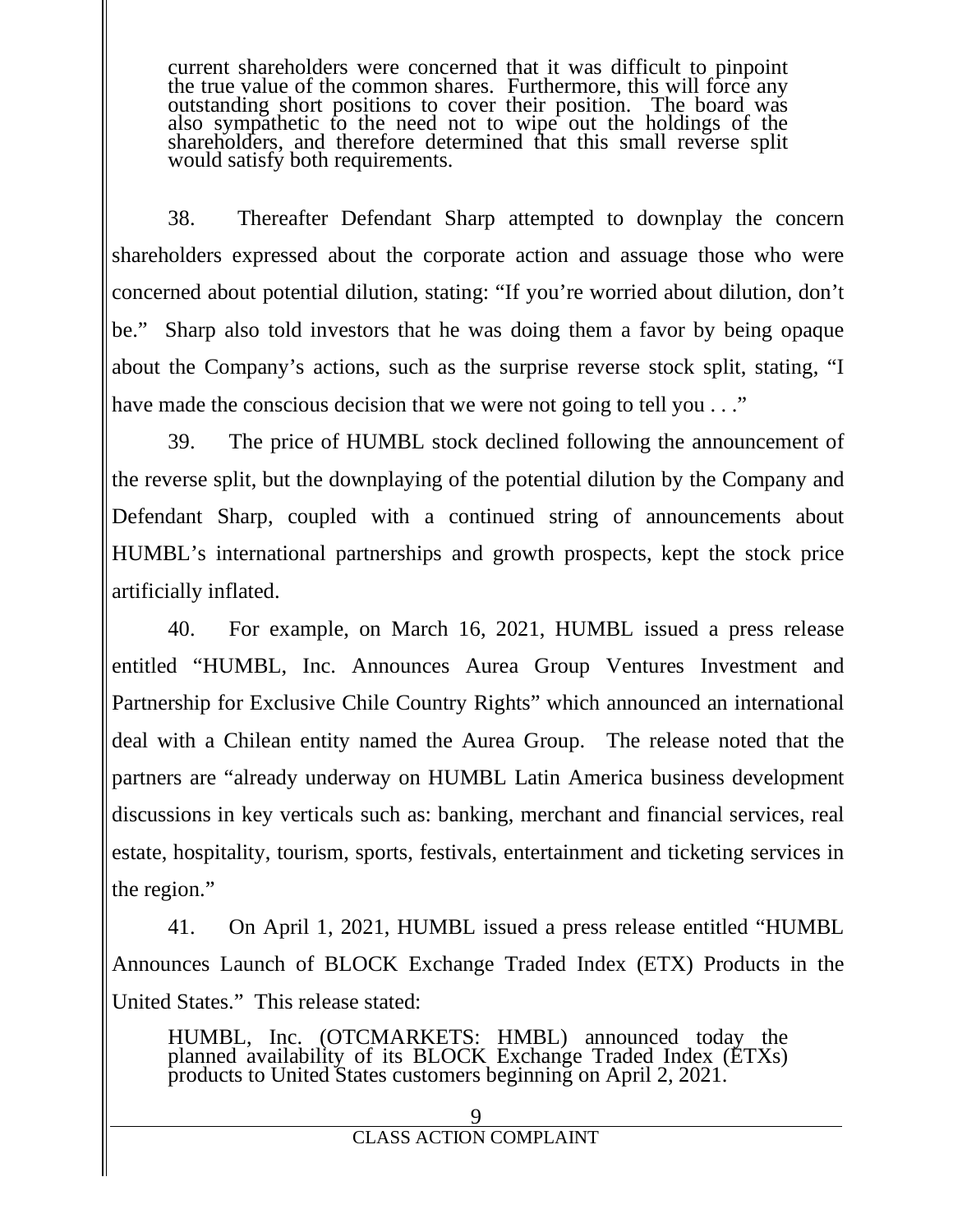HUMBL Financial™ created its BLOCK ETX products to simplify digital asset investing for customers and institutions seeking exposure to a new, 24/7 digital asset class.

HUMBL Financial has developed proprietary, multi-factor blockchain indexes, trading algorithms and financial services for the new digital asset trading markets.

BLOCK ETXs comprise over 20,000 lines of proprietary code and are architected across index, active and thematic investment strategies.

BLOCK ETXs are completely non-custodial, algorithmically driven software services that allow customers to purchase and hold digital assets in pre-set allocations through their own digital asset exchange accounts.

BLOCK ETXs will be compatible for United States customers who have accounts with Coinbase Pro, Bittrex US or Binance US.

BLOCK ETXs are also available to non-US customers who have accounts with Bittrex Global.

BLOCK ETXs will be served first on the desktop and web version of the HUMBL platform, with the goal of future applications inside the HUMBL Mobile Application.

HUMBL Financial is open to the licensing of the BLOCK ETXs to institutions and exchanges.

HUMBL Financial also plans to offer trusted, third party financial services in areas such as payments, investments, credit card services and lending across the HUMBL platform over time.

42. On April 16, 2021, HUMBL issued a press release announcing the launch of its Pay App. The press release stated that the app will "allow customers to discover merchants; as well as pay, tip, rate and review those same merchants in contactless transactions." The press release further noted that the company "has also integrated ticketing" into the Pay App, to allow customers "to find and purchase tickets to live events" while highlighting the phased rollout beginning in the United States and thereafter being launched in several countries throughout the world.

## **The Truth Begins to Emerge**

43. On May 20, 2021, Hindenburg Research published a research report entitled "HUMBL: Illusions of Grandeur, Collapsing International Deals, And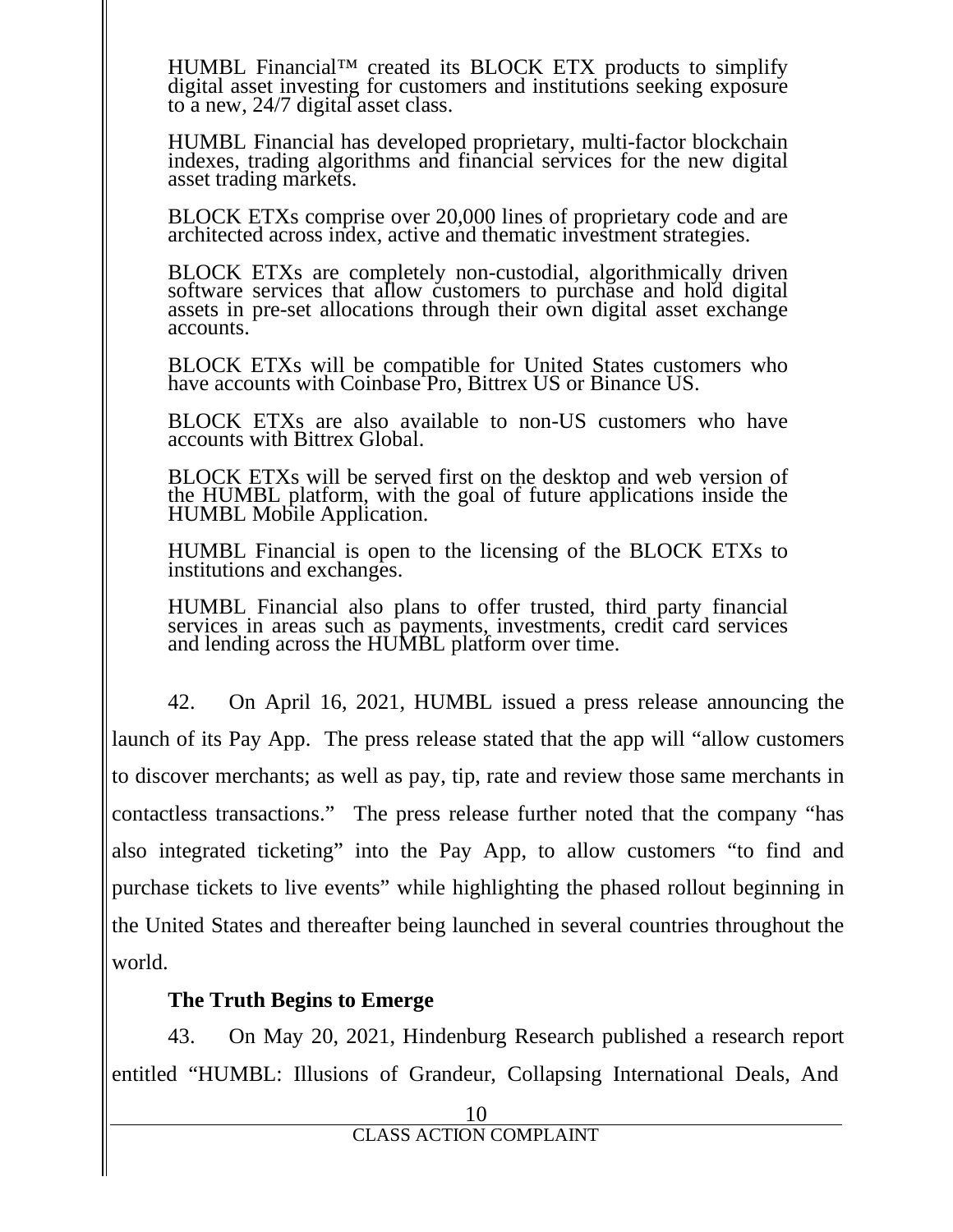Lurking Dilution" (the "Hindenburg Report"). This report called into serious question the business and financial prospects of HUMBL.

44. For example, the Hindenburg Report stated that despite the previous statements concerning the working features of the Pay App, basic features were still not functioning. Researchers with Hindenburg found that there was no way to send, receive, or request money between users or to even know which users were on the platform. Furthermore, there was no indication that users could do anything with stablecoins.

45. The Hindenburg Report also analyzed the reviews that the Pay App received on the Apple App Store. Despite the shortcoming of the functionality, the app immediately received a suspiciously high number of positive reviews in the days following the launch. In the following weeks, however, the number of Apple App Store reviews plummeted, trickling off to zero new reviews in the weeks following the launch, indicating coordinated efforts to influence perceptions around the app.

46. For example, the Hindenburg Report highlighted a five-star review praising the app's ability to "send money back and forth between family and friends" a feature the Hindenburg Report noted that the Pay App was unable to do. Similarly, another misleading five-star reviewer claimed to be deleting Robinhood, PayPal, Venmo, and Etsy because the Pay App does everything those apps do, which was untrue based on the Hindenburg Report's analysis of the Pay App.

47. Despite the press release announcing the Pay App, explaining that users would be able to "discover merchants; as well as pay, tip, rate and review those same merchants in contactless transactions" the Hindenburg Report found that discovering merchants on the system was problematic in that almost all of the merchants appeared to be in San Diego or New York City. Further, searches for a region pulled up inaccurate listings, including merchants far outside of the region. Even if a merchant could be successfully located, the vast majority of the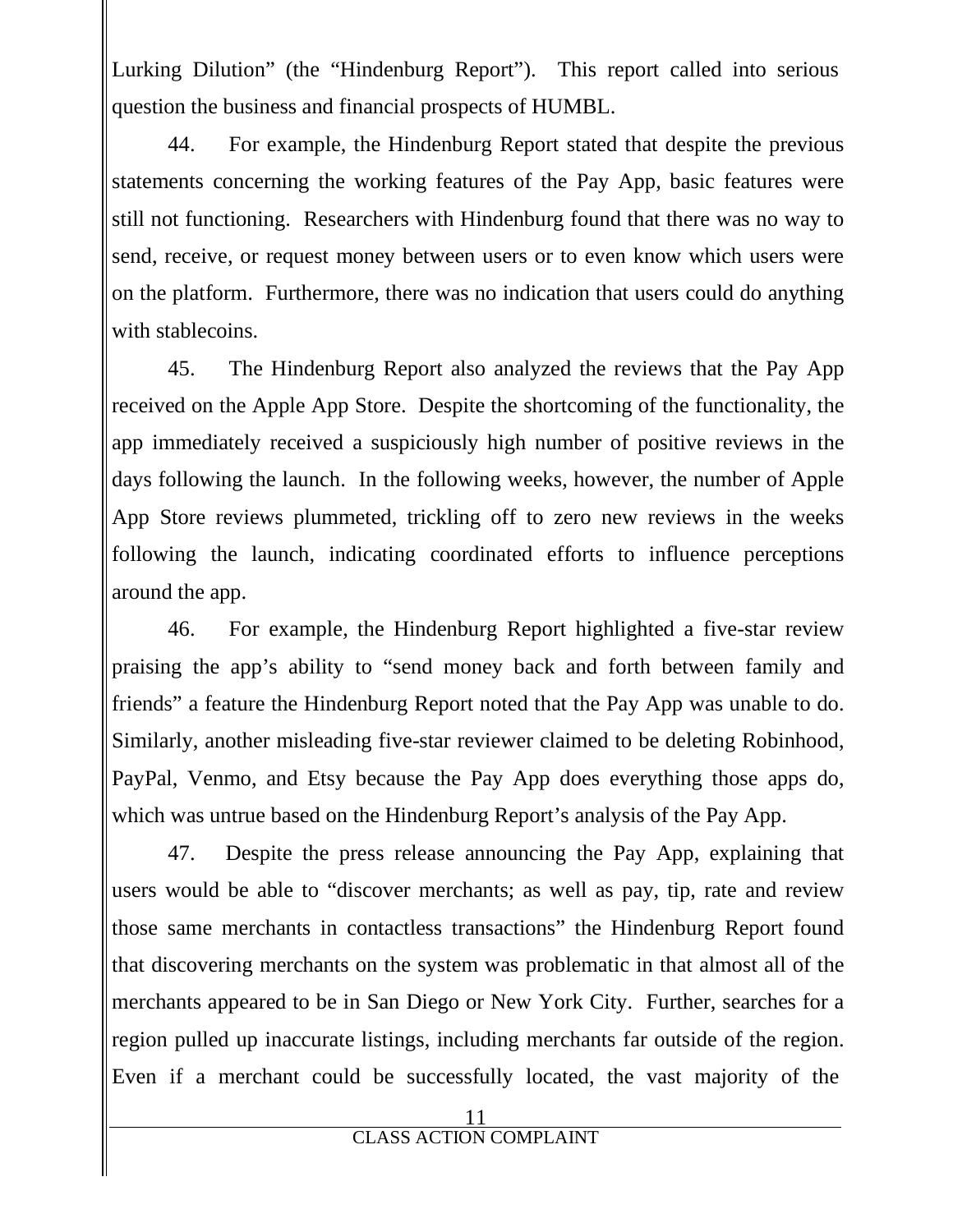merchants just didn't accept HUMBL. The Hindenburg Report noted that out of 200 merchant listings on HUMBL Pay, just nine merchants were identified as taking payments via the Pay App. When Hindenburg researchers contacted the supposed HUMBL Pay-accepting merchants, a sampling of responses stated that they had "never heard of it."

48. The Hindenburg Report also called into question the viability of the HUMBL Marketplace, where merchants can purportedly operate an online business and accept online payments for their products. These merchants, however, did not receive payments via HUMBL. Instead, the Hindenburg Report noted that transactions were being processed by Stripe, one of the largest online payment processors in the world and a direct competitor to HUMBL.

49. With respect to the ETX unregistered securities products, the Hindenburg Report noted the convoluted process required to access the ETX products. Although HUMBL boasted that it developed 20,000 lines of proprietary code to create its trading strategies, the strategies appear to be simple rebalancing of assets. For example, when Hindenburg researchers signed up for the Block 3 product, its portfolio was 50% BTC, 25% ETH, and 25% Litecoin. Later, the allocation simply shifted to 50% BTC, 25% Litecoin, and 25% Digibyte.

50. With respect to HUMBL's Mexican operations, the Hindenburg Report noted that, in contrast to Defendant Foote's statements on the December investor conference call, researchers could not find anywhere near 300 merchants on HUMBL Pay in Mexico. Using the map feature, Hindenburg researchers located only 19 merchants in total and identified two as purportedly accepting HUMBL payments. One merchant was "told that they had the HUMBL system but had not yet been trained on it" while the other "had never heard of HUMBL[.]"

51. The Hindenburg Report also called into question the account of the tour guide, Fernando Cuevas. Although HUMBL announced that HUMBL Pay had launched in Mexico, when Hindenburg researchers contacted Cuevas, they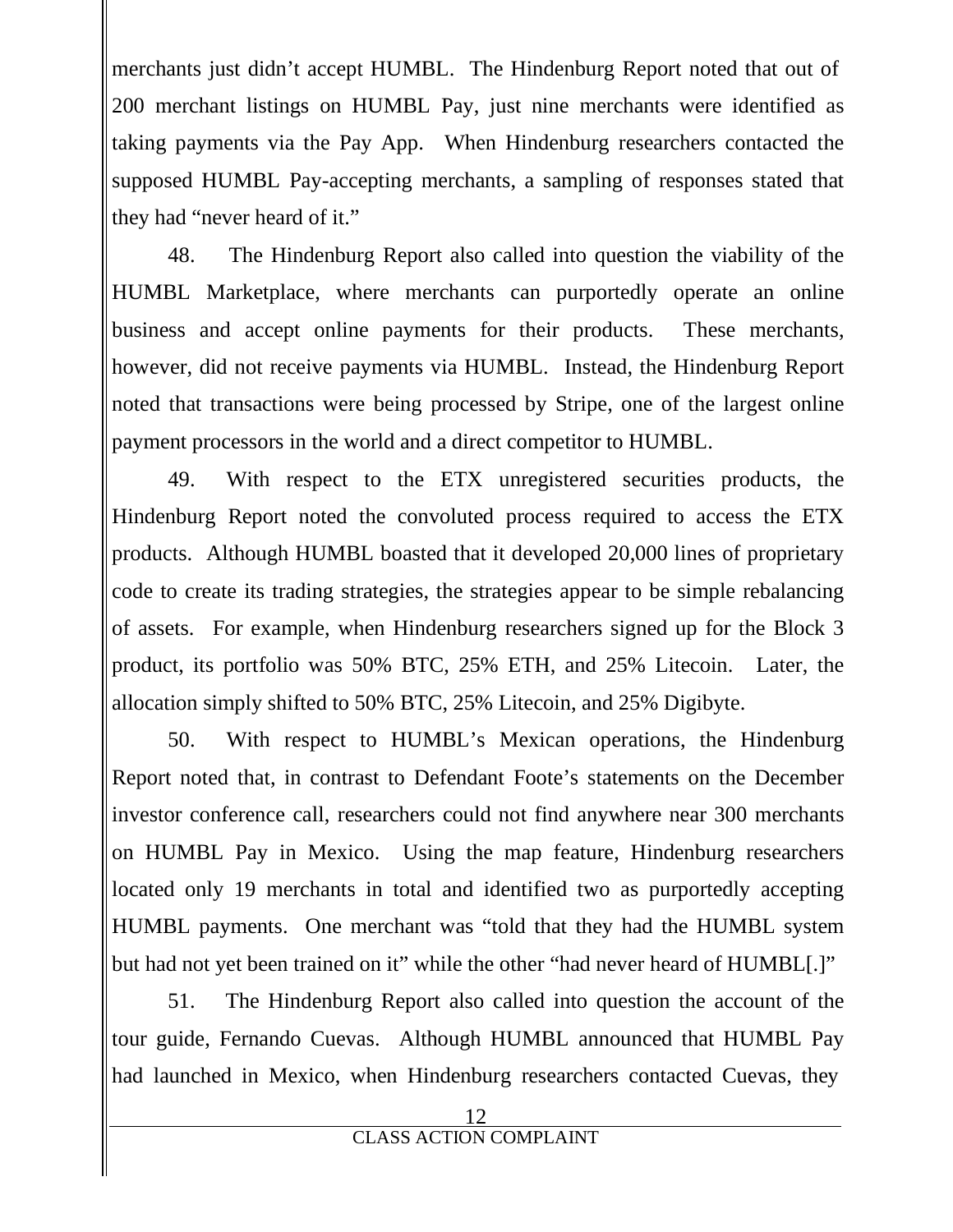found that HUMBL's previous statements were inaccurate. Cuevas, who was also HUMBL's "lead affiliate sales representative in the region" indicated that the app wasn't ready, and that until modifications were made to the app, no merchants in Mexico would be able to use it. The Hindenburg Report then noted that Cuevas quickly deleted his messages and told researchers that he couldn't speak on the matter further.

52. A winery and wine bar featured in the "Borderless Day in Baja" video contacted by Hindenburg also disavowed the use of HUMBL. All told, the Hindenburg researchers found no sign that HUMBL was revolutionizing the payments business in Mexico.

53. With respect to the Indian partnership, Hindenburg researchers spoke with Nayan Raut, the individual listed as the contact in the press release announcing the deal. He told Hindenburg that the partnership never actually went ahead, because Digital India Payments' agent network shut down due to the pandemic. Moreover, Raut noted that there were longer term issues, including that government regulations in India do not allow a payment platform to charge merchants or consumers any percentage, significantly hampering HUMBL's planned business model.

54. Summing up the Digital India Payments partnership, the Hindenburg Report noted succinctly that "beyond the press release, HUMBL's India deal didn't happen, probably won't happen, and if it somehow did happen, wouldn't make HUMBL any money due to regulatory hurdles."

55. With respect to the One Kiosk partnership in Nigeria, Hindenburg reached out to Olatunbosun Babatunde, One Kiosk's Chief Technology Officer. Babatunde, who thanked Hindenburg researchers for the inquiry and revealed that "HUMBL actually reach[ed] out to us and they wanted One Kiosk to use their payment system on our platform as a way of entering the African market. But it never went beyond that."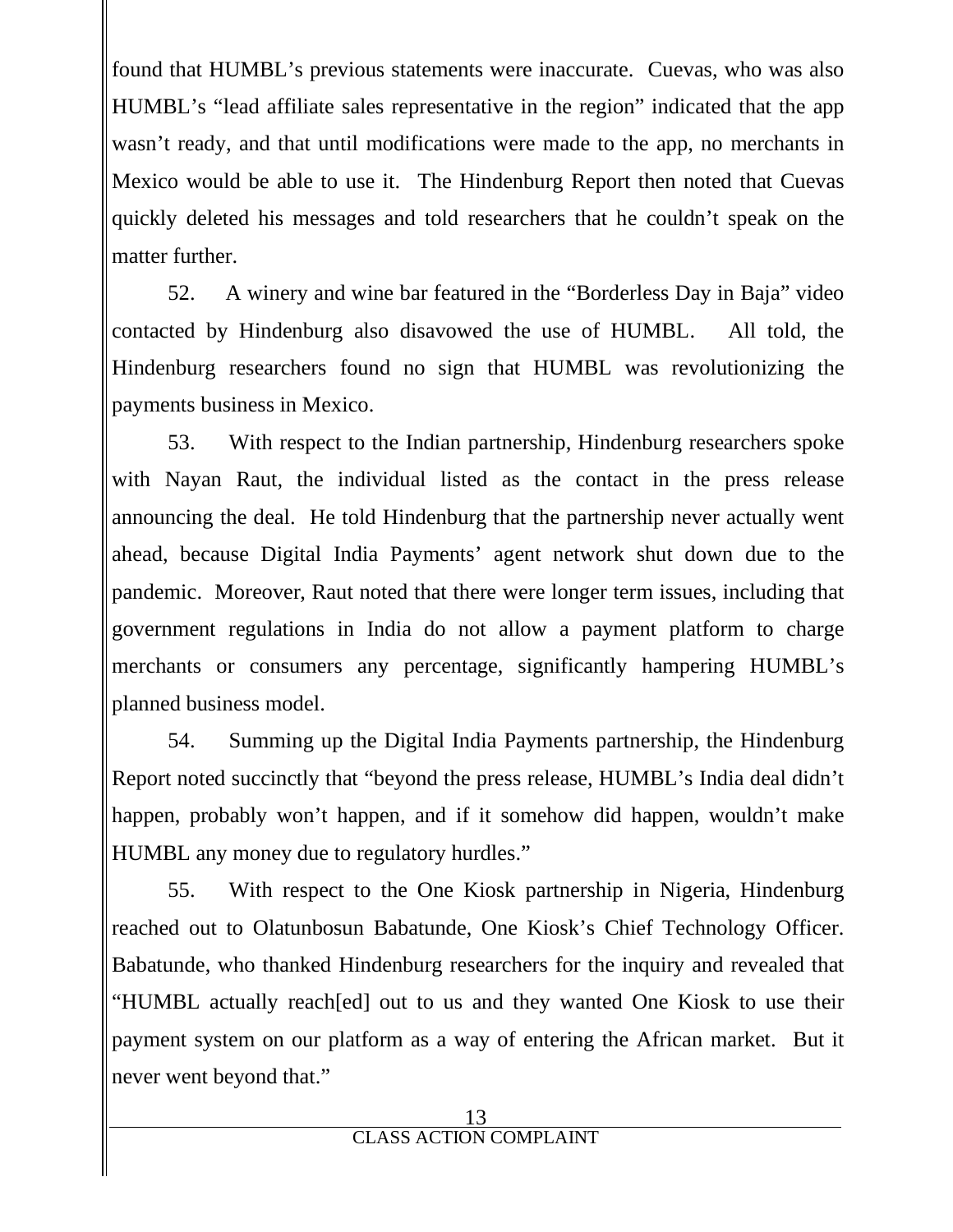56. As to HUMBL's Oceania partnership, the Hindenburg Report disclosed that there was no online or physical evidence of HUMBL's purported partner TPG beyond filings with the Australian Securities and Investments Commission. The entity was created on September 16, 2019, and is owned by Julius Elisara Tuigamala. Far from having a significant foothold in the region with a network of merchants or consumers, the company's principal place of business simply appears to be Tuigamala's house in New Zealand.

57. HUMBL's purported "strategic investment" from "proven winner" Cyberbeat was similarly revealed to be misleading. As the Hindenburg Report noted, Cyberbeat had only been incorporated in December 2019 and that LinkedIn only listed two employees, the two directors in local Singapore government filings. While it is unclear how much Cyberbeat actually invested in HUMBL, Cyberbeat and its two employees received Series B preferred shares convertible into 15,930,000 HUMBL common shares (valued at approximately \$14M at the time of the Hindenburg Report's exposé). Six months following the announcement of the deal, the Hindenburg Report found no evidence that any specific initiatives or business had resulted from the purported deal.

58. With respect to the Chilean partnership, the Hindenburg Report detailed that the Aurea Group had only been incorporated for a year before the HUMBL deal was announced. The Aurea CEO even told Hindenburg researchers by phone that HUMBL was only "the first company we have formed an alliance with  $\ldots$  ." Similarly, the Hindenburg Report noted that HUMBL had yet to articulate an actionable strategy for partnering in Chile with a technology or payment company.

59. Following the publication of the Hindenburg Report and the revelations regarding years of misleading statements by the Company, the price of HUMBL stock dropped significantly from approximately \$0.98 on May 19, 2021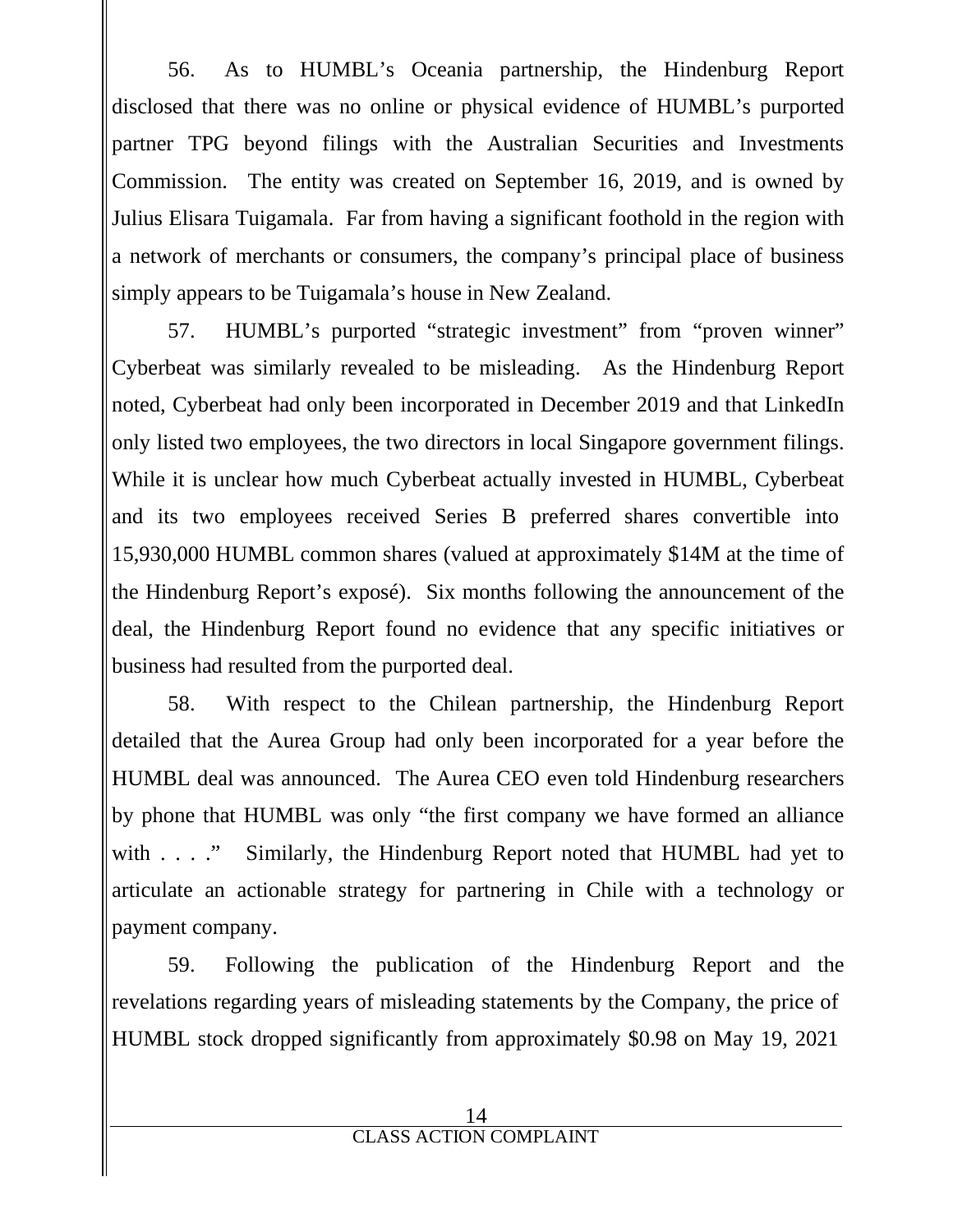to \$0.76 on May 20, 2021. Moreover, the May 20, 2021 price represented an 88.8% drop from inflated peak price of \$6.84 in February 2021.

60. Despite the publication of the Hindenburg Report, the Company continued to take actions to mislead and damage shareholders. For example, on October 29, 2021, HUMBL issued a press release entitled "HUMBL Announces Amendment to Certificate of Incorporation to Institute Preferred B Conversion Limits." This press release noted that shareholders who own more than 750 Series B shares will be subject to limitations on how many Series B shares can be converted into common stock in any given month from December 2021 through May 2023. The Series B preferred shares can each be converted into 10,000 common shares. While those who own more than 750 Series B shares were subject to the limitations, the restrictions did not apply to various shareholders that owned less than 750 Series B shares each.

61. Beginning in December 2021, HUMBL shareholders were subjected to an extreme amount of dilution as owners of Series B shares began to convert into common stock. This was the dilution that shareholders were told not to worry about during the reverse merger transactions. For example, as of December 23, 2021, there were 947.3 million shares of common stock outstanding. By April 25, 2022, there were 1.429 billion shares of common stock outstanding. This was an increase of over 50% of the outstanding common shares as of December 23, 2021. The extreme dilution coincided with extremely high transaction volume and a sharp drop in the price of HUMBL common stock. As of December 23, 2021, the stock price was approximately \$0.39 per share; by April 25, 2022, the price had dropped all the way to \$0.11 on high volume throughout the period.

62. On February 14, 2022, HUMBL issued a press release entitled "HUMBL Suspends BLOCK ETX Subscription Products" whereby it announced that it was suspending the ETX subscription program. Defendant Foote stated, "We do not believe that our non-custodial, algorithmically driven, software-as-a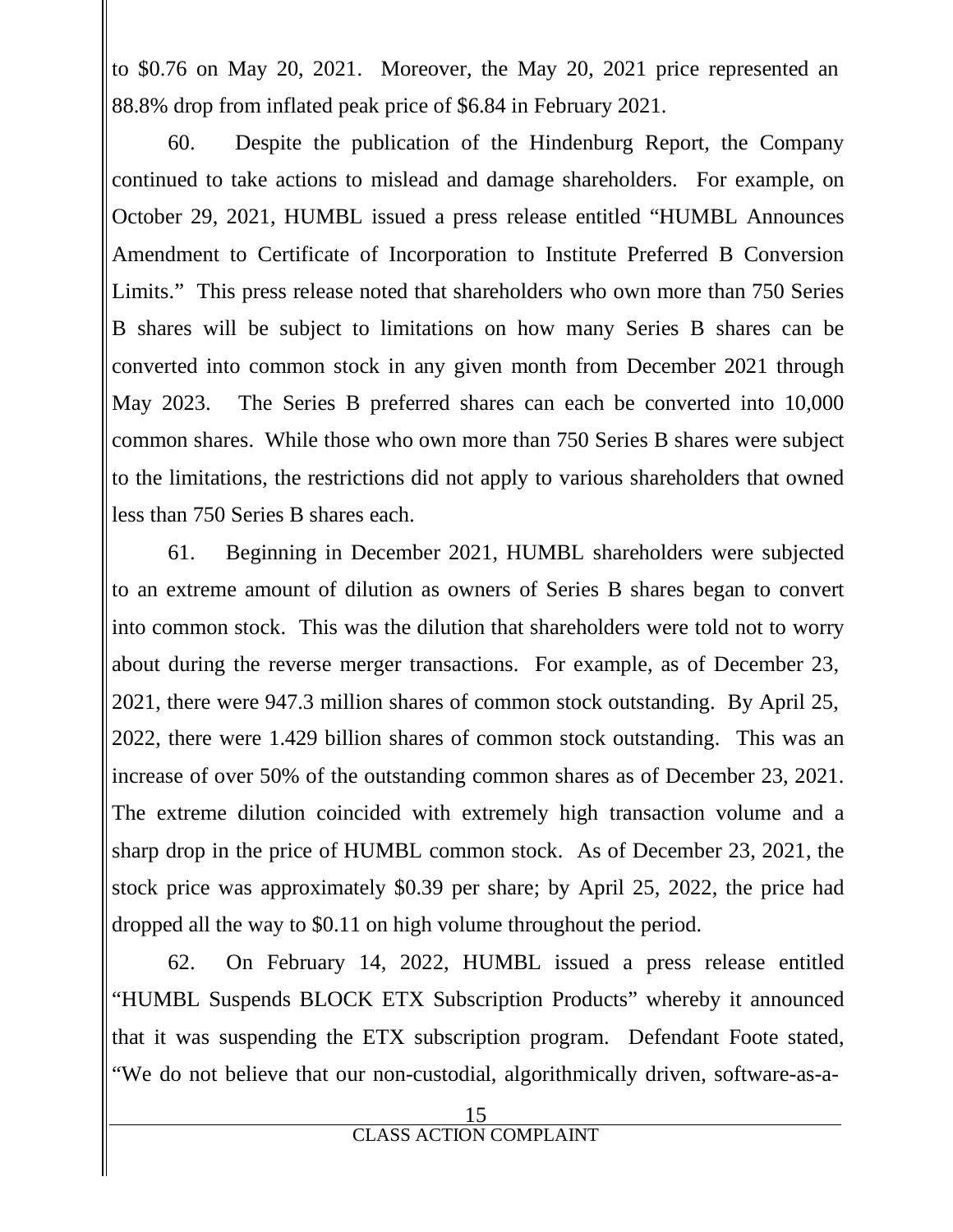service- BLOCK ETX subscription products are securities, nor that the underlying digital assets are securities" adding that "after additional dialogue with the SEC surrounding our S-1 filing, we've determined this is the best path forward in the approval process."

63. As of the filing of this complaint, the price of HUMBL common stock has not recovered.

# **The BLOCK ETX Products Are Securities**

64. Under Section  $2(a)(1)$  of the Securities Act, a "security" is defined to include an "investment contract." 15 U.S.C. §77b(a)(1). An investment contract is "an investment of money in a common enterprise with profits to come solely from the efforts of others." *S.E.C. v. W.J. Howey Co.*, 328 U.S. 293, 301 (1946). Specifically, a transaction qualifies as an investment contract and, thus, a security if it is: (1) an investment; (2) in a common enterprise; (3) with a reasonable expectation of profits; and (4) to be derived from the entrepreneurial or managerial efforts of others. *See United Housing Foundation, Inc. v. Forman*, 421 U.S. 837, 852-53 (1975). This definition embodies a "flexible rather than a static principle, one that is capable of adaptation to meet the countless and variable schemes devised by those who seek the use of the money of others on the promise of profits," and thereby "permits the fulfillment of the statutory purpose of compelling full and fair disclosure relative to the issuance of 'the many types of instruments that in our commercial world fall within the ordinary concept of a security.'" *W.J. Howey Co.*, 328 U.S. at 299. Accordingly, in analyzing whether something is a security, "form should be disregarded for substance," and the emphasis should be "on economic realities underlying a transaction, and not on the name appended thereto." *Forman*, 421 U.S. at 849.

65. Investors who bought BLOCK ETX products invested money or other valuable consideration in a common enterprise. Investors had a reasonable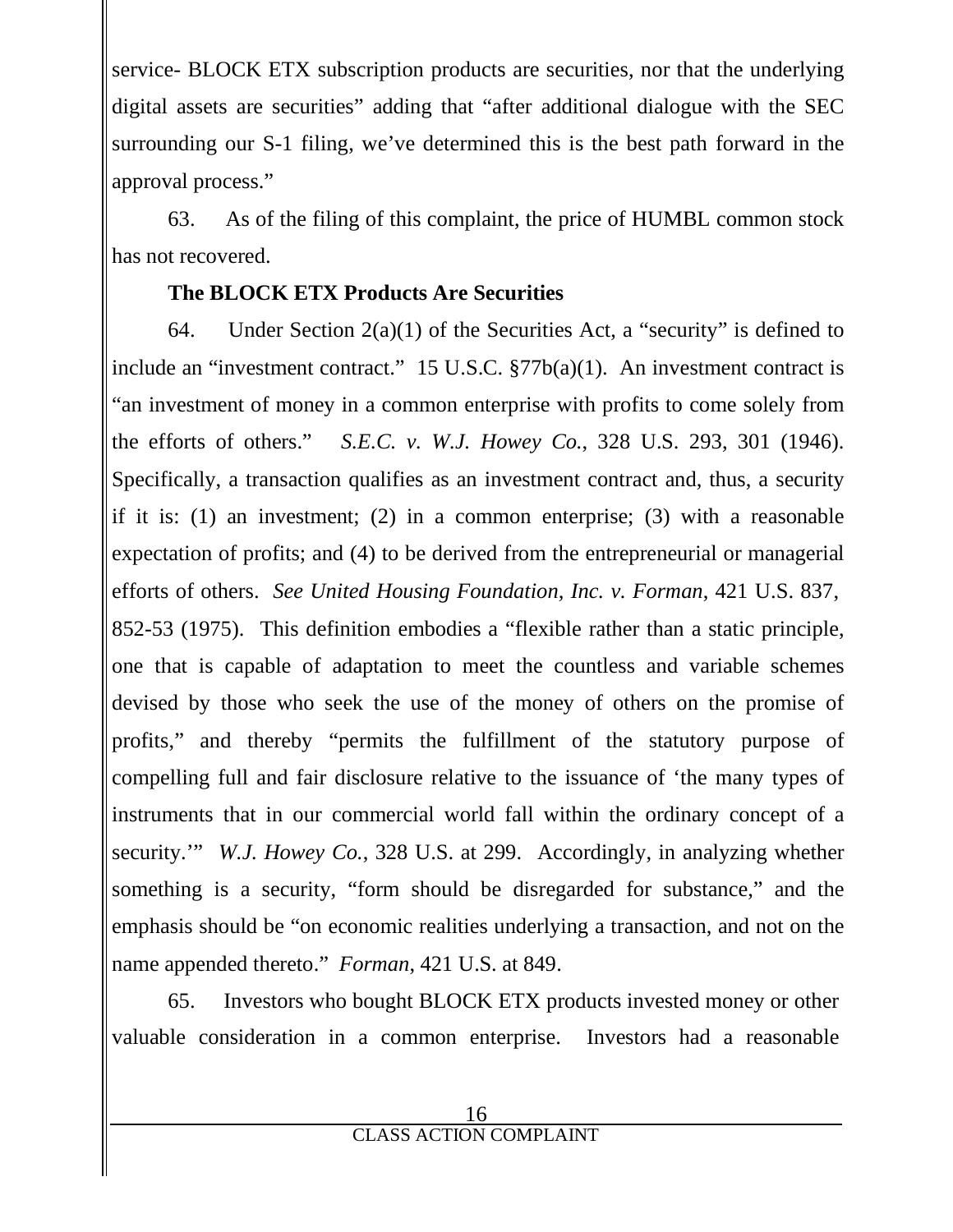expectation of profit based upon the efforts of the Defendants, including, among other things, Defendants' proprietary trading codes.

66. Class members invested fiat, including U.S. dollars, and digital currencies, such as Bitcoin and Ethereum, to purchase BLOCK ETX products.

67. Defendants sold BLOCK ETX products to the general public through the HUMBL website.

68. Every purchase of BLOCK ETX products by a member of the public is an investment contract.

69. Additionally, investors were passive participants in the BLOCK ETX products' rebalancing and the profits of each Plaintiff and the Class were intertwined with those of Defendants.

70. Defendants also were responsible for supporting the BLOCK ETX products and its code.

71. Investors in the BLOCK ETX products made their investment with a reasonable expectation of profits.

72. Investors' profits in the BLOCK ETX tokens were to be derived from the managerial efforts of others specifically the HUMBL, HUMBL Finance, and any HUMBL personnel responsible for the proprietary trading codes. BLOCK ETX investors relied on the managerial and entrepreneurial efforts of HUMBL, the Defendants, and others to manage, oversee, and/or develop the BLOCK ETX program.

## **CLASS ALLEGATIONS**

73. Plaintiffs bring this action, individually, and on behalf of nationwide classes, pursuant to Federal Rules of Civil Procedure 23(a), 23(b)(2), and/or 23(b)(3), defined as follows:

All persons who, during the Class Period, purchased HUMBL securities were subsequently damaged thereby.

[and]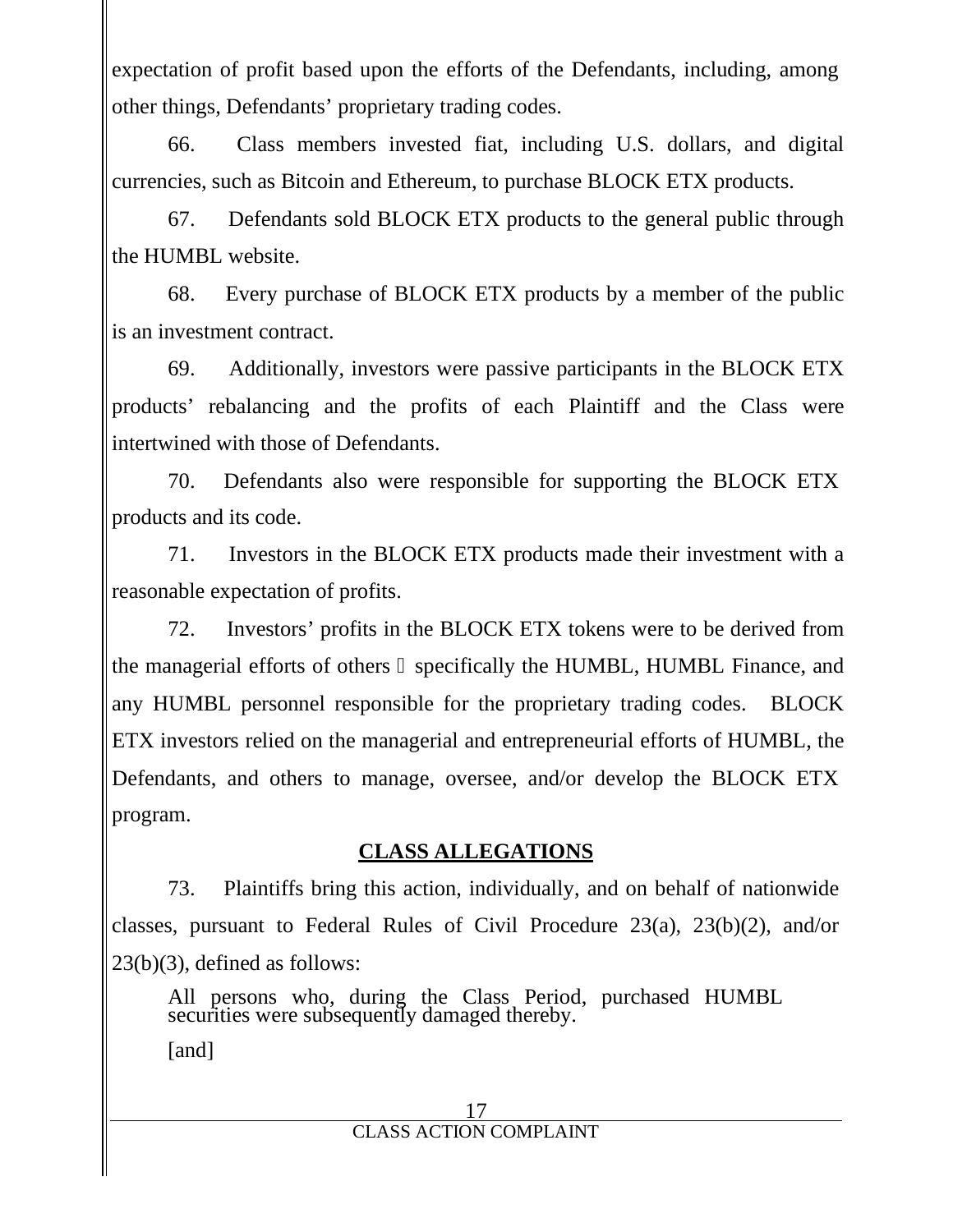All persons who, during the Class Period, purchased HUMBL BLOCK ETX products and who were subsequently damaged thereby.

74. The Class Period is defined as the period between November 12, 2020 and the date of this filing.<sup>2</sup>

75. Excluded from the Classes are: (a) Defendants; (b) Defendants' affiliates, agents, employees, officers and directors; (c) Plaintiffs' counsel and Defendants' counsel; and (d) the judge assigned to this matter, the judge's staff, and any member of the judge's immediate family. Plaintiffs reserve the right to modify, change, or expand the various class definitions set forth above, based on discovery and further investigation.

76. **Numerosity**: Upon information and belief, the Classes are so numerous that joinder of all members is impracticable. While the exact number and identity of individual members of the Classes is currently unknown, such information being in the sole possession of HUMBL and/or third parties and obtainable by Plaintiffs only through the discovery process, Plaintiffs believe, and on that basis allege, that the Classes consists of at least hundreds of people. The number of Class members can be determined based on HUMBL's and other third party's records.

77. **Commonality**: Common questions of law and fact exist as to all members of the Classes. These questions predominate over questions affecting individual Class members. These common legal and factual questions include, but are not limited to:

- a. whether Defendants made false and misleading statements;
- b. whether the BLOCK ETX products are securities under the Securities Act;

Plaintiffs reserve the right to expand or amend the Class Period based on discovery produced in this matter.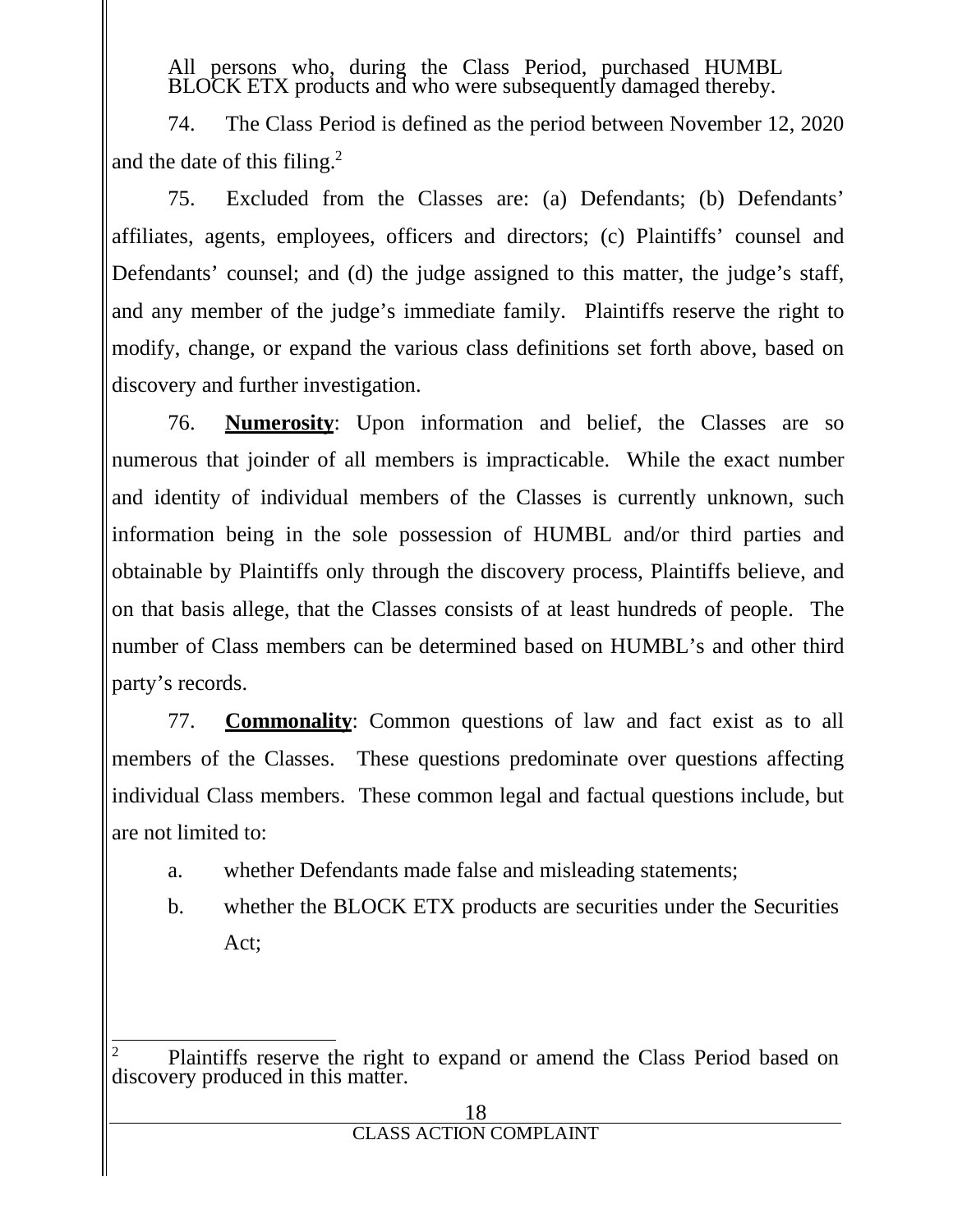- c. whether the sale of BLOCK ETX products violates the registration requirements of the Securities Act;
- d. whether Defendants improperly and misleadingly marketed BLOCK ETX products; and
- e. whether Plaintiffs and Class members have suffered damages, and, if so, the nature and extent of those damages.

78. **Typicality**: Plaintiffs have the same interest in this matter as all Class members, and Plaintiffs' claims arise out of the same set of facts and conduct as the claims of all Class members. Plaintiffs' and Class members' claims all arise out of HUMBL's uniform misrepresentations, omissions, and unlawful, unfair, and deceptive acts and practices related to the sale of BLOCK ETX products.

79. **Adequacy**: Plaintiffs have no interest that conflicts with the interests of the Classes and are committed to pursuing this action vigorously. Plaintiffs have retained counsel competent and experienced in complex consumer class action litigation. Accordingly, Plaintiffs and their counsel will fairly and adequately protect the interests of the Classes.

80. **Superiority**: A class action is superior to all other available means of fair and efficient adjudication of the claims of Plaintiffs and members of the Classes. The injury suffered by each individual Class member is relatively small compared to the burden and expense of individual prosecution of the complex and extensive litigation necessitated by the Company's conduct. It would be virtually impossible for individual Class members to effectively redress the wrongs done to them. Even if Class members could afford individualized litigation, the court system could not. Individualized litigation would increase delay and expense to all parties, and to the court system, because of the complex legal and factual issues of this case. Individualized rulings and judgments could result in inconsistent relief for similarly situated individuals. By contrast, the class action device presents far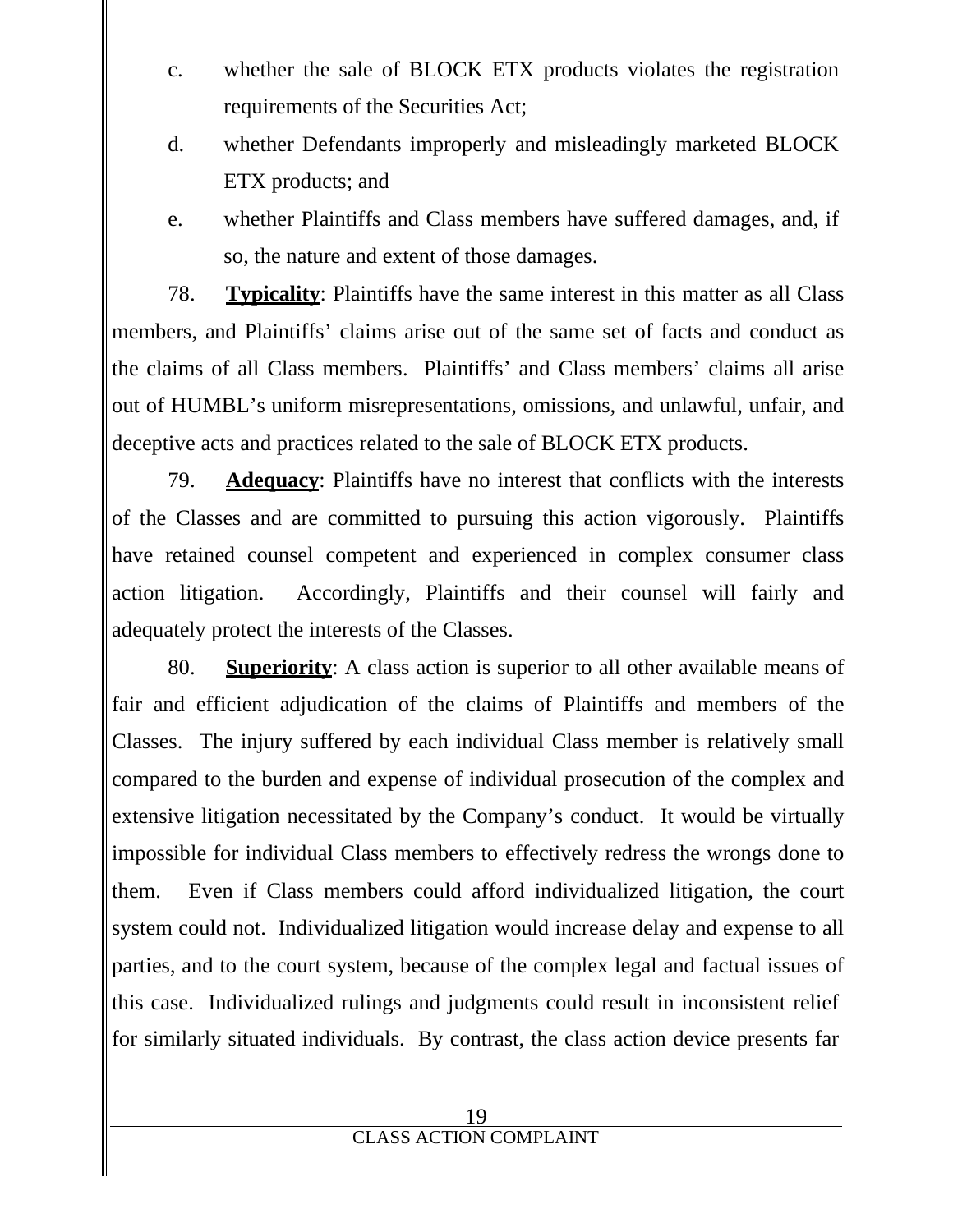fewer management difficulties, and provides the benefits of single adjudication, economy of scale, and comprehensive supervision by a single court.

81. Defendants have acted or refused to act on grounds generally applicable to the Class, thereby making appropriate final injunctive relief and corresponding declaratory relief with respect to the Class as a whole.

#### **PRESUMPTION OF RELIANCE**

82. Plaintiffs will rely, in part, upon the presumption of reliance established by the fraud-on-the-market doctrine in that:

(a) Defendants made public misrepresentations or failed to disclose material facts during the Class Period;

(b) the omissions and misrepresentations were material;

(c) HUMBL securities are traded in an efficient market;

(d) the Company's securities were liquid and traded with moderate to heavy volume during the Class Period;

(e) the Company's securities traded OTC in the United States;

(f) the Company was covered by securities analysts;

(g) the misrepresentations and omissions alleged would tend to induce a reasonable investor to misjudge the value of the Company's securities; and

(h) Plaintiffs and members of the Classes purchased, acquired, and/or sold HUMBL securities between the time the Defendants failed to disclose or misrepresented material facts and the time the true facts were disclosed without knowledge of the omitted or misrepresented facts.

83. Based upon the foregoing, Plaintiffs and the members of the Classes are entitled to a presumption of reliance upon the integrity of the market.

84. Alternatively, Plaintiffs and the members of the Classes are entitled to the presumption of reliance established by the Supreme Court in *Affiliated Ute Citizens of Utah v. U.S.*, 406 U.S. 128 (1972), as Defendants omitted material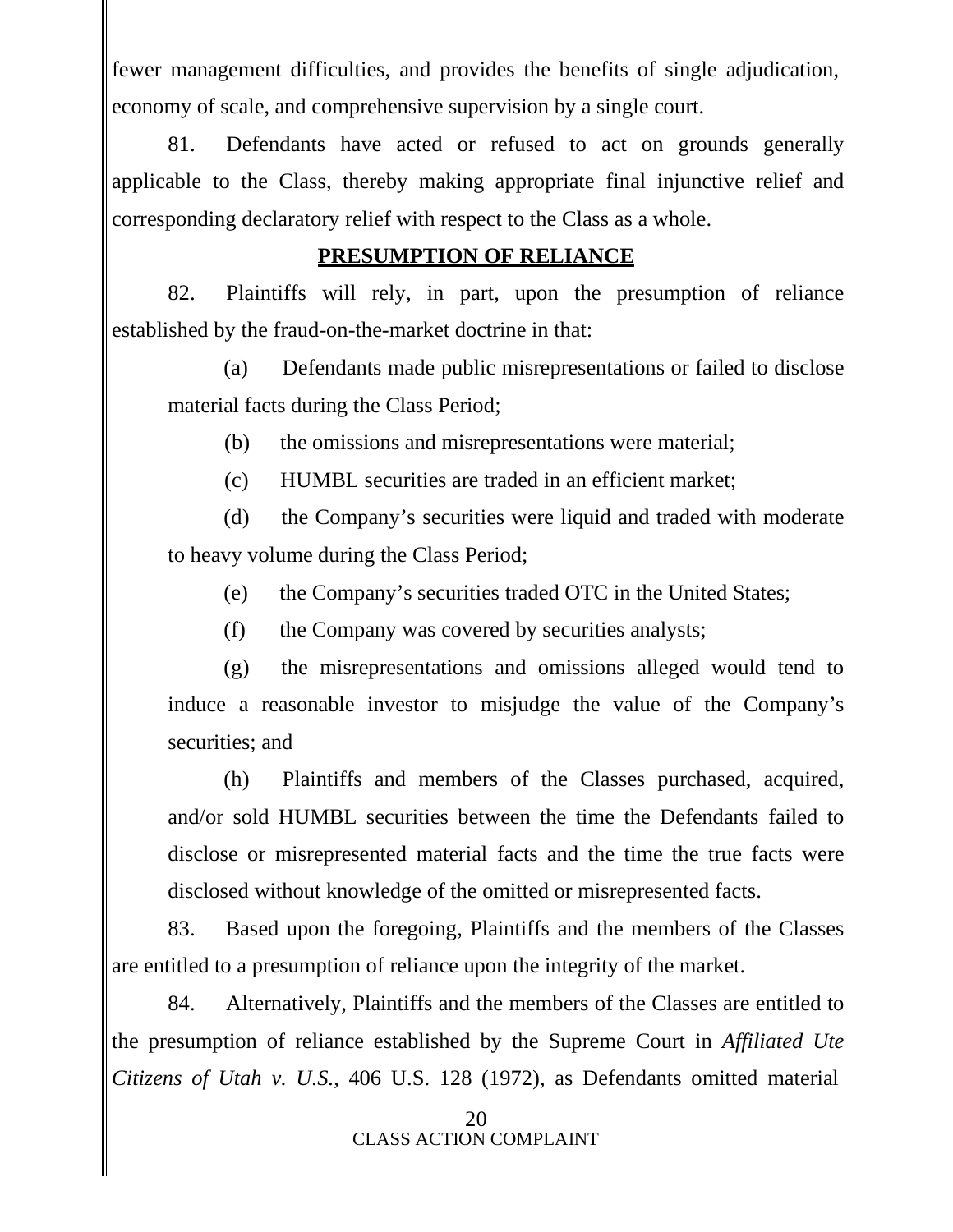information in their Class Period statements in violation of a duty to disclose such information, as detailed above.

# **FIRST CAUSE OF ACTION**

#### **Section 10(b) and Rule 10b-5 (Against All Defendants)**

85. Plaintiffs restate and reallege all preceding allegations above as if fully set forth herein.

86. This Count is asserted against Defendants and is based upon §10(b) of the Exchange Act, 15 U.S.C. §78j(b), and Rule 10b-5 promulgated thereunder by the SEC.

87. During the Class Period, Defendants engaged in a plan, scheme, conspiracy, and course of conduct pursuant to which they knowingly or recklessly engaged in acts, transactions, practices, and courses of business that operated as a fraud and deceit upon Plaintiffs and the other members of the Classes; made various untrue statements of material facts and omitted to state material facts necessary in order to make the statements made, in light of the circumstances under which they were made, not misleading; and employed devices, schemes, and artifices to defraud in connection with the purchase and sale of securities. Such scheme was intended to, and, throughout the Class Period, did: (i) deceive the investing public, including Plaintiffs and other Class members, as alleged herein; (ii) artificially inflate and maintain the market price of HUMBL securities; and (iii) cause Plaintiffs and other members of the Classes to purchase or otherwise acquire HUMBL securities at artificially inflated prices. In furtherance of this unlawful scheme, plan, and course of conduct, Defendants, and each of them, took the actions set forth herein.

88. Pursuant to the above plan, scheme, conspiracy, and course of conduct, each of the Defendants participated directly or indirectly in the preparation and/or issuance of the annual reports, SEC filings, press releases, and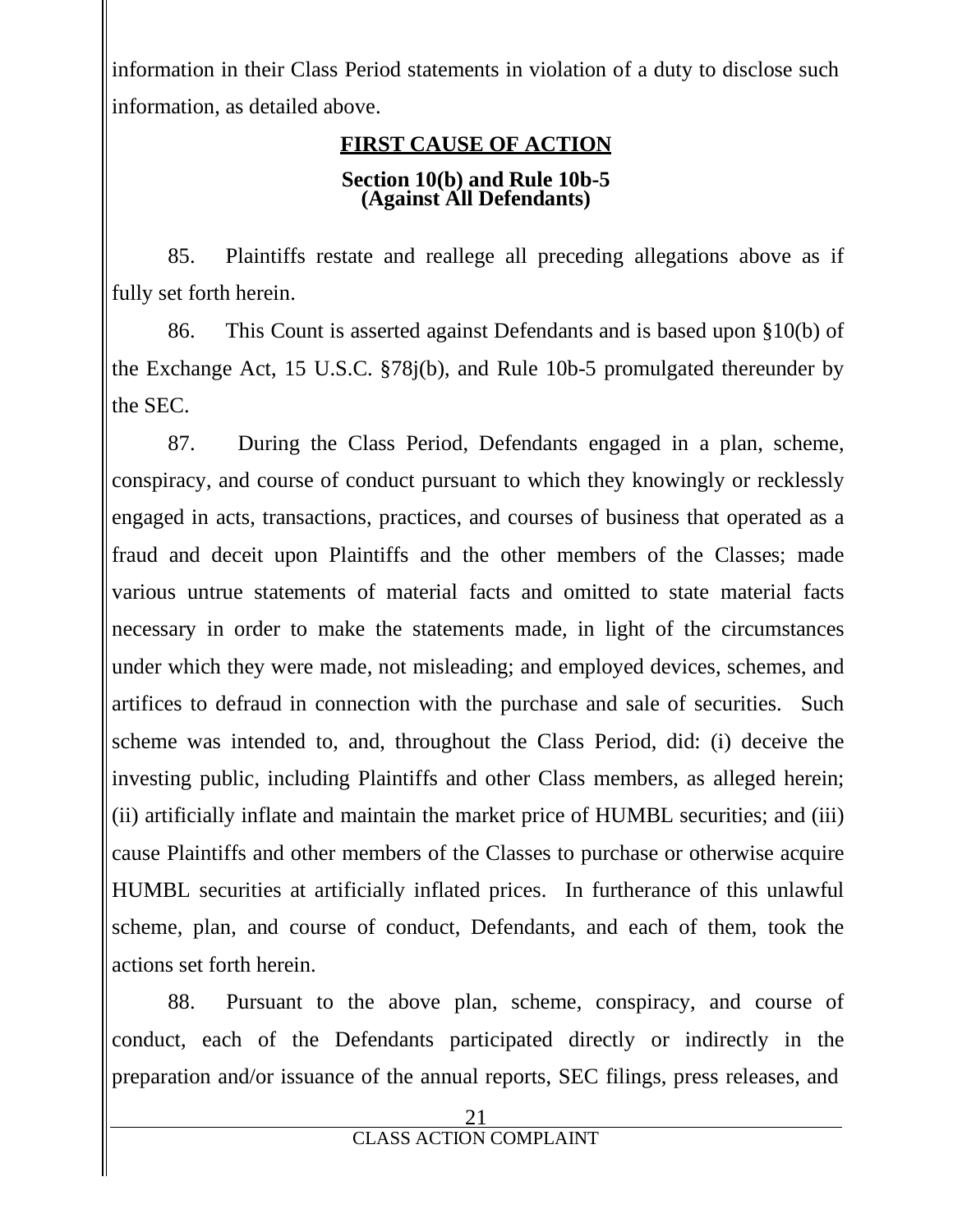other statements and documents, as described above, including statements made to securities analysts and the media, that were designed to influence the market for HUMBL securities. Such reports, filings, releases, and statements were materially false and misleading in that they failed to disclose material adverse information and misrepresented the truth about HUMBL's business and operations.

89. By virtue of their positions at HUMBL, Defendants had actual knowledge of the materially false and misleading statements and material omissions alleged herein and intended thereby to deceive Plaintiffs and the other members of the Classes, or, in the alternative, Defendants acted with reckless disregard for the truth in that they failed or refused to ascertain and disclose such facts as would reveal the materially false and misleading nature of the statements made, although such facts were readily available to Defendants. Said acts and omissions of Defendants were committed willfully or with reckless disregard for the truth. In addition, each Defendant knew or recklessly disregarded that material facts were being misrepresented or omitted, as described above.

90. Information showing that Defendants acted knowingly or with reckless disregard for the truth is peculiarly within Defendants' knowledge and control. As senior managers and/or directors of HUMBL, the Individual Defendants had knowledge of the details of HUMBL's internal affairs.

91. The Individual Defendants are liable both directly and indirectly for the wrongs complained of herein. Because of their positions of control and authority, the Individual Defendants were able to, and did, directly or indirectly, control the content of the statements of HUMBL. As officers and/or directors of a publicly held company, the Individual Defendants had duties to disseminate timely, accurate, truthful, and complete information with respect to HUMBL's businesses, operations, future financial condition, and future prospects. As a result of the dissemination of the aforementioned false and misleading reports, releases, and public statements, the market price of HUMBL securities was artificially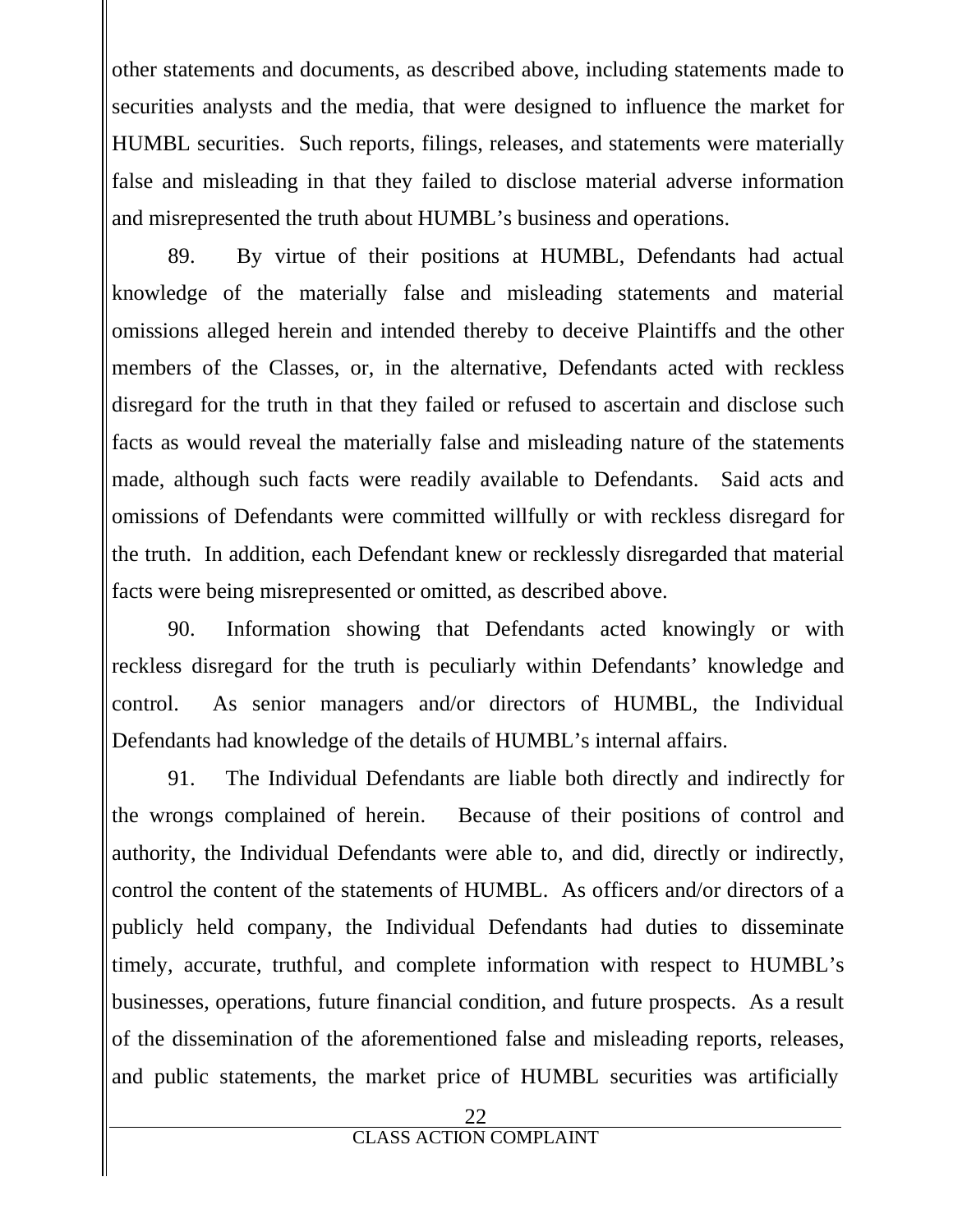inflated throughout the Class Period. In ignorance of the adverse facts concerning HUMBL's business and financial condition, which were concealed by Defendants, Plaintiffs and other members of the Classes purchased or otherwise acquired HUMBL securities at artificially inflated prices and relied upon the price of the securities, the integrity of the market for the securities, and/or statements disseminated by Defendants, and were damaged thereby.

92. During the Class Period, HUMBL securities were traded on an active and efficient market. Plaintiffs and the other members of the Classes, relying on the materially false and misleading statements described herein, which the Defendants made, issued, or caused to be disseminated, or relying upon the integrity of the market, purchased or otherwise acquired HUMBL securities at prices artificially inflated by Defendants' wrongful conduct. Had Plaintiffs and the other members of the Classes known the truth, they would nothave purchased or otherwise acquired said securities, or would not have purchased or otherwise acquired them at the inflated prices that were paid. At the time of the purchases and/or acquisitions by Plaintiffs and the Classes, the true value of HUMBL securities was substantially lower than the prices paid by Plaintiffs and the other members of the Classes. The market price of HUMBL securities declined sharply upon public disclosure of the facts alleged herein to the injury of Plaintiffs and Class members.

93. By reason of the conduct alleged herein, Defendants have knowingly or recklessly, directly or indirectly, violated §10(b) of the Exchange Act and Rule 10b-5 promulgated thereunder.

94. As a direct and proximate result of Defendants' wrongful conduct, Plaintiffs and the other members of the Classes suffered damages in connection with their respective purchases, acquisitions, and sales of the Company's securities during the Class Period, upon the disclosure that the Company had been disseminating misrepresented financial statements to the investing public.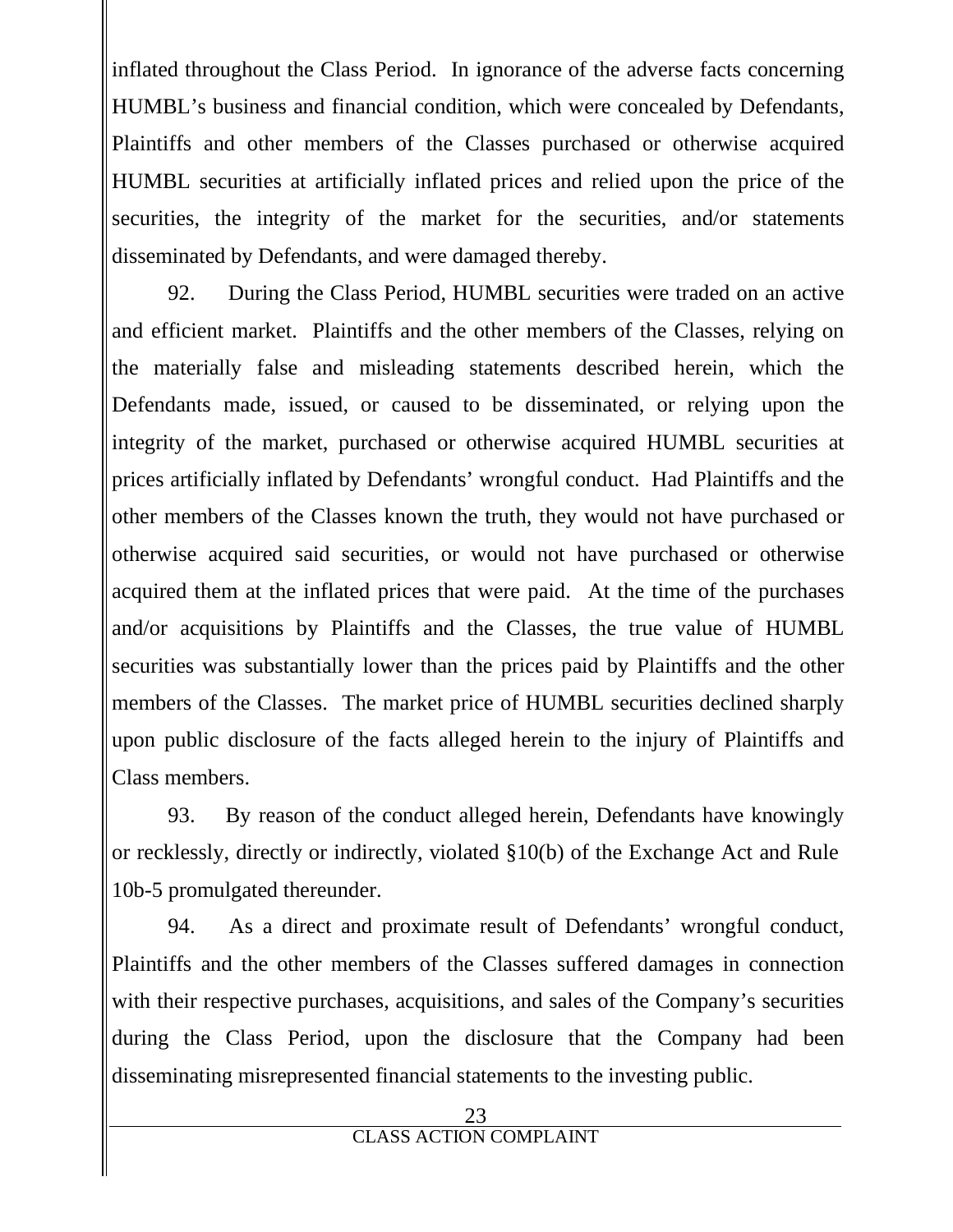#### **SECOND CAUSE OF ACTION**

#### **Violations of §20(a) of the Exchange Act (Against the Individual Defendants)**

95. Plaintiffs restate and reallege all preceding allegations above as if fully set forth herein.

96. During the Class Period, Defendants Foote, Sharp, and Hinshaw participated in the operation and management of HUMBL and conducted and participated, directly and indirectly, in the conduct of HUMBL's business affairs. Because of their senior positions, the Individual Defendants knew the adverse non public information about HUMBL's current financial position and future business prospects.

97. As officers and/or directors of a publicly owned company, the Individual Defendants had duties to disseminate accurate and truthful information, with respect to HUMBL's business practices, and promptly correct any public statements issued by HUMBL that had become materially false or misleading.

98. Because of their positions of control and authority as senior directors or officers and executive team members, the Individual Defendants were able to, and did, control the contents of the various reports, press releases, and public filings that HUMBL disseminated in the marketplace during the Class Period concerning the Company's business, operational, and accounting policies. Throughout the Class Period, the Individual Defendants exercised their power and authority to cause HUMBL to engage in the wrongful acts complained of herein. The Individual Defendants, therefore, were "controlling persons" of HUMBL within the meaning of §20(a) of the Exchange Act. In this capacity, the Individual Defendants participated in the unlawful conduct alleged herein that artificially inflated the market price of HUMBL securities.

99. The Individual Defendants, therefore, acted as controlling persons of HUMBL. By reason of their senior management positions and/or being directors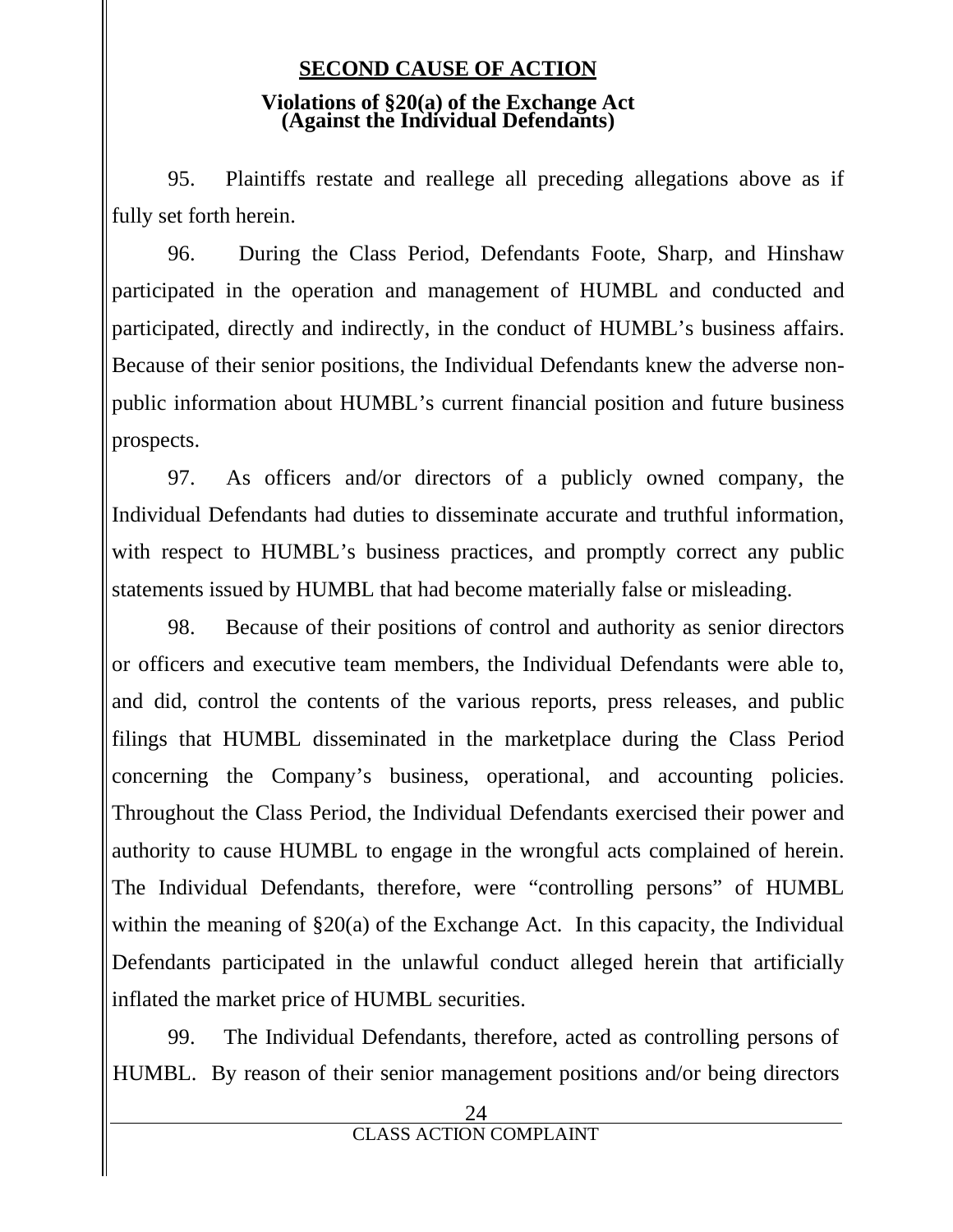of HUMBL, the Individual Defendants had the power to direct the actions of, and exercised the same to cause HUMBL to engage in the unlawful acts and conduct complained of herein. The Individual Defendants exercised control over the general operations of HUMBL and possessed the power to control the specific activities that comprise the primary violations about which Plaintiffs and the other members of the Classes complain.

100. By reason of the above conduct, Defendants Foote, Sharp, and Hinshaw are liable pursuant to §20(a) of the Exchange Act for the violations committed by HUMBL.

#### **THIRD CAUSE OF ACTION**

#### **Unregistered Offering and Sale of Securities in Violation of Sections 5 and 12(a)(1) of the Securities Act (Against All Defendants)**

101. Plaintiffs restate and reallege all preceding allegations above as if fully set forth herein.

102. Defendants, and each of them, by engaging in the conduct described above, directly or indirectly, made use of means or instruments of transportation or communication in interstate commerce or of the mails, to offer to sell or to sell securities, or to carry or cause such securities to be carried through the mails or in interstate commerce for the purpose of sale or for delivery after sale.

103. BLOCK ETX products are securities within the meaning of Section  $2(a)(1)$  of the Securities Act, 15 U.S.C.  $\frac{8}{77b(a)(1)}$ .

104. Plaintiff Pasquinelli and members of the Classes purchased BLOCK ETX securities.

105. No registration statements have been filed with the SEC or have been in effect with respect to any of the offerings alleged herein. No exemption to the registration requirement applies.

106. SEC Rule 159A provides that, for purposes of Section 12(a)(2), an "issuer" in "a primary offering of securities" shall be considered a statutory seller.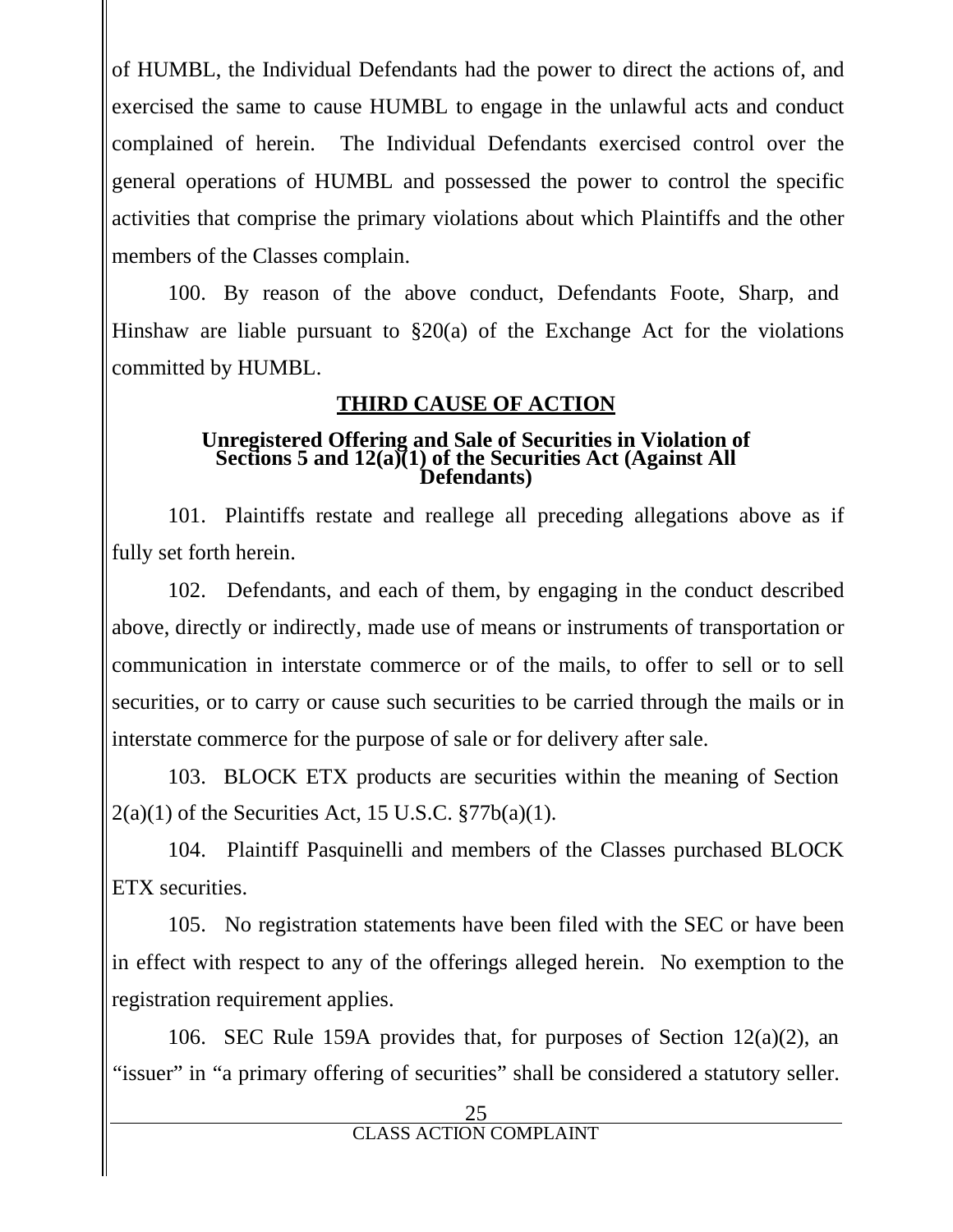17 C.F.R. §230.159A(a). The Securities Act, in turn, defines "issuer" to include every person who issues or proposes to issue any security. 15 U.S.C. §77b(a)(4). HUMBL is an issuer of BLOCK ETXs.

107. The U.S. Supreme Court has held that statutory sellers under  $§12(a)(1)$  also include "the buyer's immediate seller" and any person who actively solicited the sale of the securities to plaintiff and did so for financial gain. *See Pinter v.Dahl*, 486 U.S. 622, 644 n.21 & 647 (1988); *accord*, *e.g.*, *Steed Finance LDC v. Nomura Sec. Int'l*, *Inc*., No. 00 Civ. 8058, 2001 WL 1111508, at \*7  $(S.D.N.Y. Sept. 20, 2001)$ . That is,  $$12(a)(1)$  liability extends to sellers who actively solicit the sale of securities with a motivation to serve their own financial interest or those of the securities owner. *Dahl*, 486 U.S. at 647; *Capri v. Murphy*, 856 F.2d 473, 478 (2d Cir. 1988). HUMBL and the Individual Defendants are all statutory sellers.

108. By reason of the foregoing, each of the Defendants have violated Sections 5(a), 5(c), and 12(a) of the Securities Act, 15 U.S.C. §§77e(a), 77e(c), and 77l(a).

109. As a direct and proximate result of Defendants' unregistered sale of securities, Plaintiffs and the Classes have suffered damages in connection with their BLOCK ETX purchases.

## **PRAYER FOR RELIEF**

WHEREFORE, Plaintiffs, individually, and on behalf of all others similarly situated, respectfully request that this Court:

A. Determine that the claims alleged herein may be maintained as a class action under Rule 23 of the Federal Rules of Civil Procedure and issue an order certifying one or more of the Classes defined above;

B. Appoint Plaintiffs as representatives of the Classes and their counsel as Class counsel;